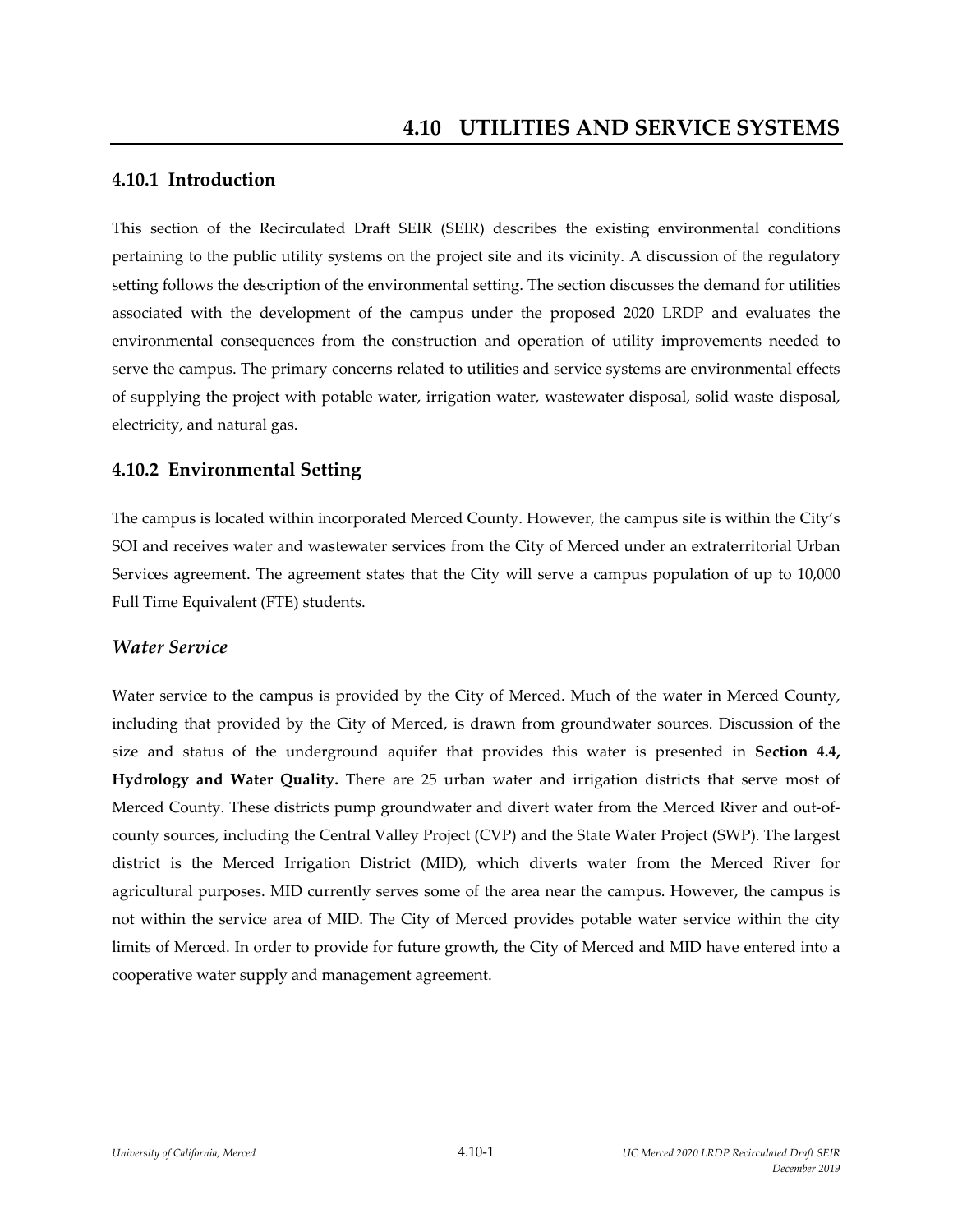#### **Water Supply**

The City of Merced's water supply is drawn from 20 active production wells with a combined capacity of 54,100 gallons per minute (gpm). All of the wells pump directly into the distribution system and have chlorination facilities for disinfection.

The City of Merced provides potable water to the campus via its distribution system. The water is primarily supplied by a 16‐inch water line that was constructed within the roadway alignment of Bellevue Road. The City also produces potable water used to serve the campus from Well 17, which is located on the campus. Well Number 17 is a City‐owned facility located on UC land deeded to the City. Ninety percent of the water from this well is supplied to the campus, with the remaining flow contributing to the City's distribution system. This well is capable of pumping 2,500 gallons per minute (gpm) (City of Merced 2017). An on‐campus distribution system delivers potable water to each building within the campus. Irrigation water for the campus is also obtained from the City of Merced supply. In addition, UC Merced also owns a pump station and a large aboveground 250,000‐gallon water storage tank near Well 17 that provides operational and emergency storage for the campus.

#### **Recycled Water**

Water recycling is the use of treated wastewater to meet non-potable water demands. Outdoor water demands (e.g., landscape irrigation) are ideally suited for water recycling. Water treated to certain standards established in Title 22 of the California Administrative Code can be used for irrigation of landscaped areas, and for toilet flushing. Water recycling not only reduces the amount of potable water needed, but also results in less wastewater requiring disposal. A recycled water distribution system serving portions of the campus has been installed although it is not connected to the City's recycled water distribution system as no existing recycled water facilities are located in the vicinity of the campus. It is presently connected to the City's potable water distribution system.

#### *Wastewater*

The City of Merced owns and operates a municipal wastewater treatment system and provides service to all areas within city limits and also to some unincorporated areas outside the city limits, including the campus. The City's system consists of wastewater conveyance pipelines and a wastewater treatment plant (WWTP) located approximately 3 miles south of the city.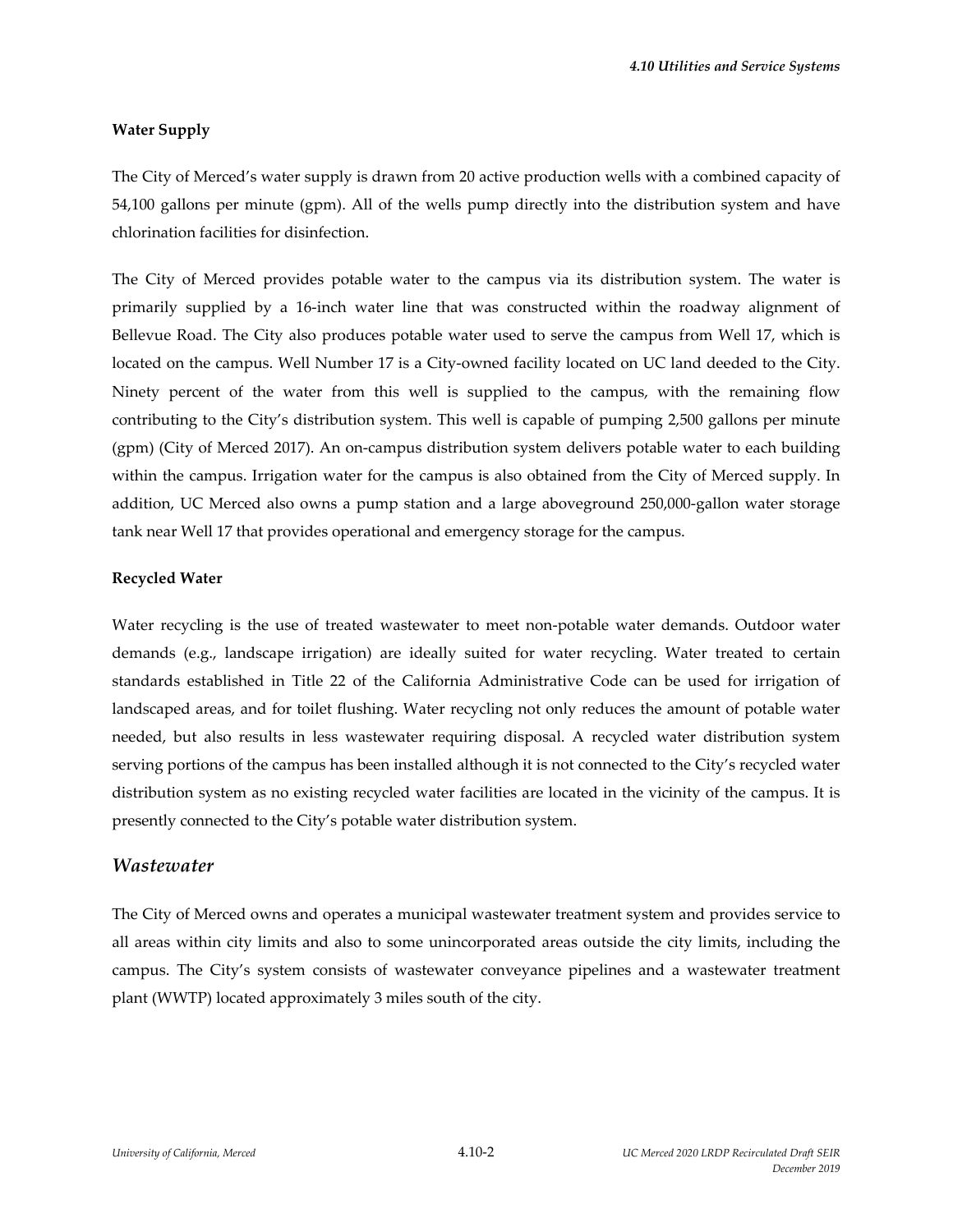#### **Wastewater Conveyance**

The campus is currently connected to the City of Merced wastewater collection and treatment system. To serve the campus, a 27‐inch sanitary sewer line was installed in Bellevue Road that connects to the City of Merced's sewer system via a connection to a 27‐inch sewer main in G Street.

#### **Wastewater Treatment**

Wastewater generated on the campus is treated at the City of Merced WWTP. The WWTP currently has a tertiary treatment capacity of 12 million gallons per day (mgd). The WWTP currently treats an average flow of 8.2 mgd (Osmer 2018). In 2006, the City certified an EIR (SCH No. 2005101135) for the expansion of the WWTP to a design capacity of 20 mgd. The additional capacity would be installed in phases and would include several facility upgrades.

According to the City, the WWTP expansion would accommodate wastewater flows from the approved 1997 Specific Urban Development Plan (SUDP) that would generate approximately 17.1 mgd of wastewater, in addition to 2.25 mgd of wastewater flows expected from the full development of the campus (City of Merced 2006), based on the University's 2002 estimates of the wastewater that would be generated by the campus.

### *Municipal Solid Waste*

Merced County Regional Waste Management Authority (MCRWMA) oversees solid waste transportation and disposal operations of Class III municipal solid waste in Merced County. There are two landfills in the county. Waste from the campus is sent to the Merced County Highway 59 Landfill, located at 6049 North Highway 59.

Although the Highway 59 Landfill has a design capacity of 36.4 million cubic yards, it has a permitted capacity of approximately 30 million cubic yards. About 22.6 million cubic yards of capacity remains at the present time (Lawrie 2018). The landfill is also permitted to receive up to 1,500 tons of waste on a daily basis, which translates to a maximum of 459,000 tons per year; however, the average daily and annual tonnage received is substantially less. The estimated closure date for the facility is 2065 (MCRWMA 2016).

Solid waste is collected by the City of Merced within the city limits, and by franchise hauling companies throughout the unincorporated areas of Merced County. The City and these companies also pick up some recyclable materials for a fee. The City picks up cardboard from businesses for a reduced fee. There is no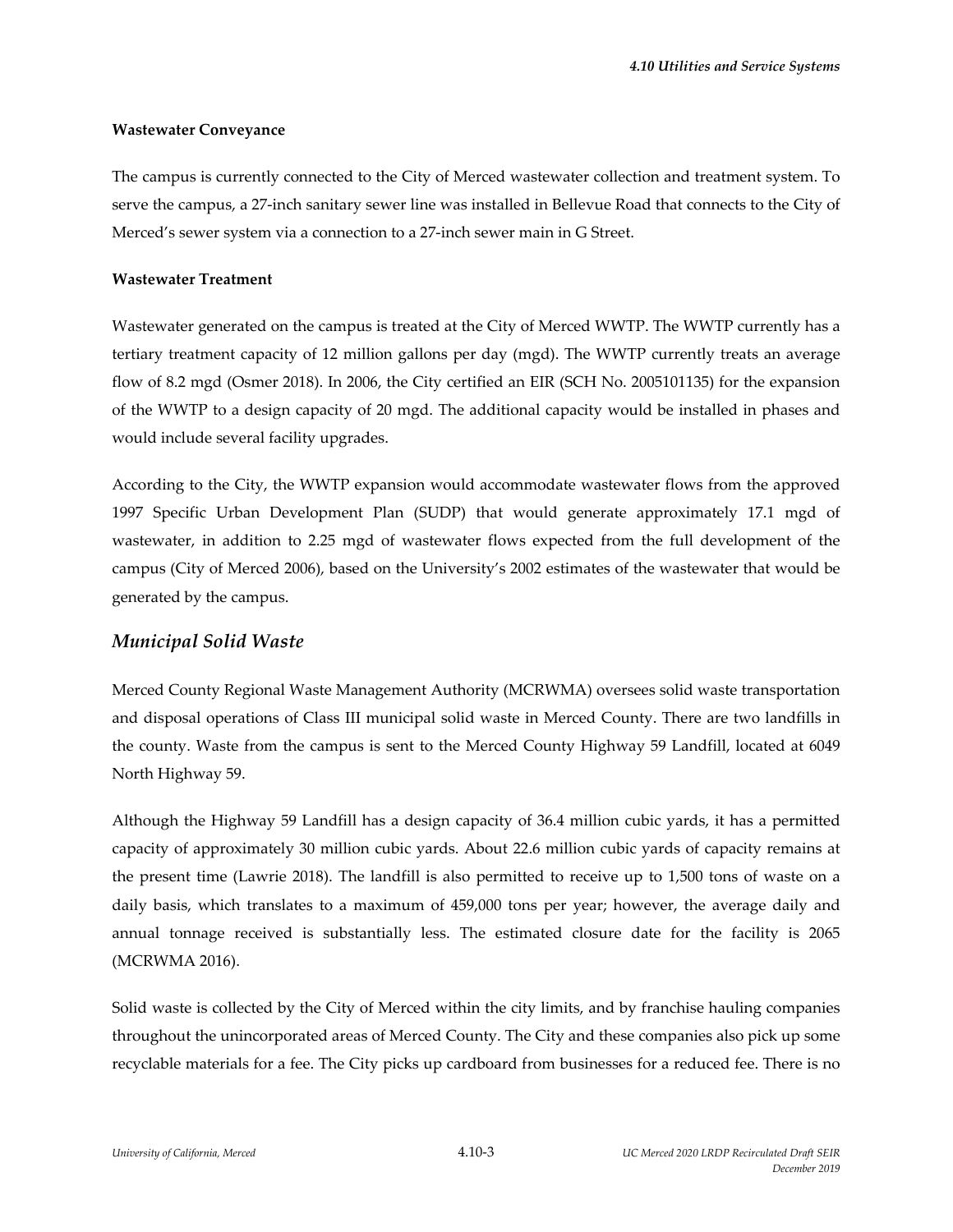sorting or recycling plant in Merced County, but some recyclable material is accepted at the landfills, which is then taken to a recycling plant in Turlock.

# *Electricity*

The campus site is a part of the California Independent System Operator's Fresno local area. Currently, PG&E provides electricity to the City of Merced and to the campus. Current electricity demand for the campus is approximately 2.5 megawatts per year. The campus site is within PG&E's Wilson 115‐kilovolt (kV) subarea. There are three PG&E transmission lines near the campus site: the 230‐kV Belotta‐Herndon line that originates at the Wilson Substation south of Childs Avenue and terminates north of Bellevue and west of Highway 59; the 115-kV Wilson-Atwater line; and the 70-kV Merced-Merced Falls line.

# *Natural Gas*

PG&E currently supplies Merced County, including the campus, with natural gas. The main pipeline serving the City of Merced is an 8-inch-diameter transmission pipeline that parallels Highway 99 through Merced. The campus is connected to the regional natural gas distribution system via a pipeline aligned along Lake Road. Additional distribution lines and hook-ups are generally constructed on an "asneeded" basis. Current natural gas demand for the campus is approximately 571,482 therms per year.

# **4.10.3 Regulatory Considerations**

## *State Laws and Regulations*

### **Urban Water Management Planning Act**

California State Assembly Bill 797 (California Water Code Section 10610, et seq.), adopted in 1983, requires every urban water supplier providing water for municipal purposes to more than 3,000 customers or more than 3,000 acre‐feet of water on an annual basis to prepare an Urban Water Management Plan (UWMP). The intent of the UWMP is to assist water supply agencies in water resource planning over at least a 20‐year planning period given their existing and anticipated future demands. UWMPs must be updated every five years in years ending in zero and five. The City of Merced updated and adopted its current 2015 UWMP in November 2017. The 2015 UWMP projects and analyzes the City's future demand and water supplies through 2035.

### **Senate Bills 610 and 221**

In 2001, the California Legislature passed Senate Bill 610 (Water Code Section 10910 et seq.) and Senate Bill 221 (Water Code Section 66473.7) to improve the link between information on water supply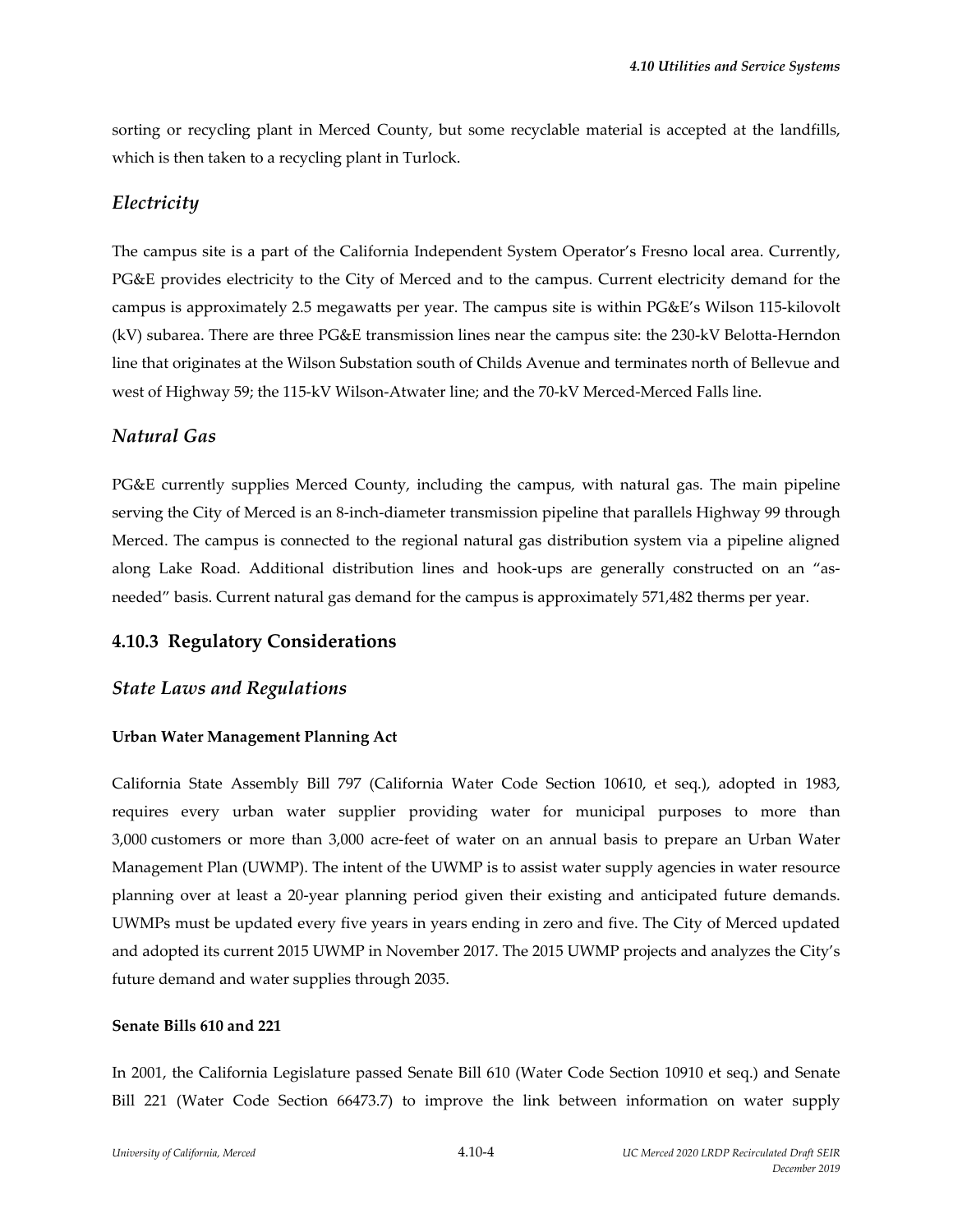availability and certain land use decisions made by cities and counties. SB 610 and SB 221 were companion measures, which sought to promote more collaborative planning between local water suppliers and cities and counties.

SB 610 requires the preparation of a water supply assessment (WSA) for large developments (i.e., more than 500 dwelling units or business establishments employing 1,000 persons or 500,000 feet of floor space). SB 221 prohibits approval of subdivisions consisting of more than 500 dwelling units unless there is verification of sufficient water supplies for the project from the applicable water supplier(s) and only applies to residential projects. SB 610 requires cities and counties to prepare a WSA for large developments. SB 221 requires a verification of an adequate water supply for large residential subdivisions before a final subdivision map may be recorded. Additionally, when a city or county determines that a "project" as defined by SB 610 (Water Code Section 10912) is subject to CEQA, the city or county must comply with the provisions of SB 610; this information must be included in environmental review under CEQA.

SB 610 and SB 221 apply only to cities and counties, and not to the University of California, a constitutionally established public entity. Nevertheless, although preparation of a Water Supply Assessment is not required for University projects, in order to evaluate the 2020 LRDP's impact on water supply, UC Merced voluntarily prepared a Water Supply Evaluation (WSE) that conforms with the required elements of a Water Supply Assessment prepared pursuant to SB 610. The WSE is included in **Appendix 4.10** and was used in the preparation of this section.

#### **Sustainable Groundwater Management Act**

The Sustainable Groundwater Management Act of 2014 (SGMA) became law on January 1, 2015, and applies to all groundwater basins in the state (Wat. Code, § 10720.3). Pursuant to SGMA, any local agency that has water supply, water management, or land use responsibilities within a groundwater basin may elect to be a "groundwater sustainability agency" for that basin (Wat. Code, § 10723). Local agencies were given until January 1, 2017, to elect to become or form a groundwater sustainability agency. In the event a basin is not within the management area of a groundwater sustainability agency, the county within which the basin is located will be presumed to be the groundwater sustainability agency for the basin. However, the county may decline to serve in this capacity (Wat. Code, § 19724).

Any established groundwater sustainability agency would have additional powers under the SGMA to manage groundwater within the basin, including, for example, the powers to conduct investigations of the basin, to require registration of groundwater extraction facilities and metering of groundwater extractions; to regulate groundwater extractions from individual groundwater wells or wells generally;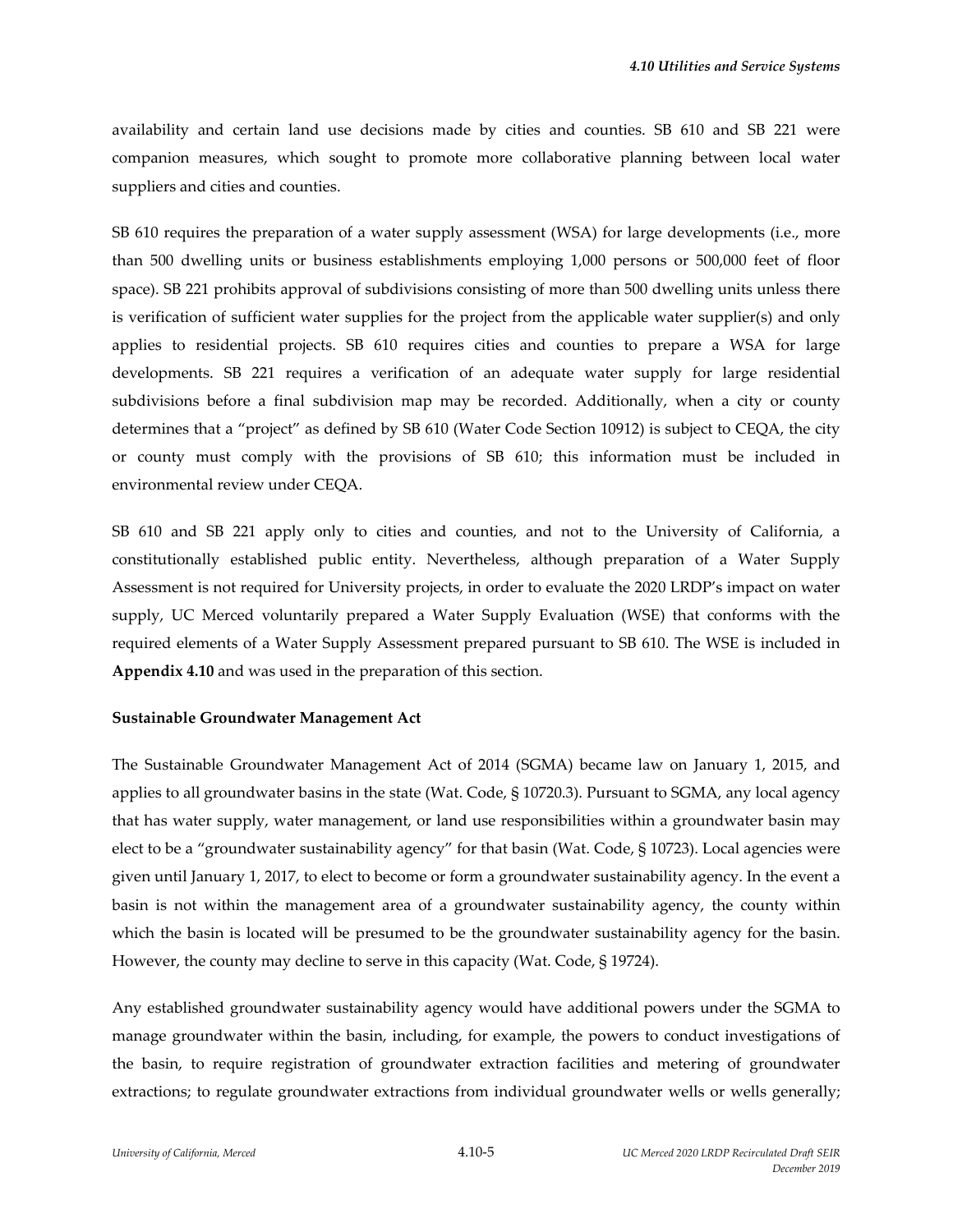and to assess fees on groundwater extractions (see generally Wat. Code, § 10725 et seq.). In exercising its authority under the SGMA, a groundwater sustainability agency must consider the interests of holders of overlying groundwater rights, among others, and may not make a binding determination of the water rights of any person or entity (Wat. Code, §§ 10723.2, 10726.8). The SGMA also provides local agencies with additional tools and resources designed to ensure that the state's groundwater basins are sustainably managed.

The SGMA also requires the California Department of Water Resources (DWR) to categorize each groundwater basin in the state as high‐, medium‐, low‐, or very low priority (Wat. Code, §§ 10720.7, 10722.4). All basins designated as high‐ or medium‐priority basins must be managed by a groundwater sustainability agency under a groundwater sustainability plan that complies with Water Code Section 10727 et seq. In lieu of preparation of a groundwater sustainability plan, a local agency may submit an alternative that complies with the SGMA no later than January 1, 2017 (Wat. Code, § 10733.6). On December 15, 2014, DWR announced its official "initial prioritization" of the state's groundwater basins for purposes of complying with the SGMA, and this priority list became effective on January 1, 2015 (DWR 2014).

#### **Assembly Bill 939 and Senate Bill 1016**

The California Integrated Waste Management Act of 1989, or Assembly Bill 939, established the Integrated Waste Management Board, required the implementation of integrated waste management plans, and mandated that local jurisdictions divert at least 50 percent of all solid waste generated (from 1990 levels), beginning January 1, 2000, and divert at least 75 percent by 2010. Projects that would have an adverse effect on waste diversion goals are required to include waste diversion mitigation measures to assist in reducing these impacts to less than significant levels. With the passage of Senate Bill 1016 (the Per Capita Disposal Measurement System) in 2006, only per capita disposal rates are measured to determine if a jurisdiction's efforts are meeting the intent of Assembly Bill 939.

#### **California Universal Waste Law**

This legislation went into effect in February 2006. Universal wastes are a wide variety of hazardous wastes such as batteries, fluorescent tubes, and some electronic devices, that contain mercury, lead, cadmium, copper or other substances hazardous to human and environmental health. Universal waste may not be discarded in solid waste landfills, but instead are recyclable and (to encourage recycling and recovery of valuable metals) can be managed under less stringent requirements than those that apply to other hazardous wastes.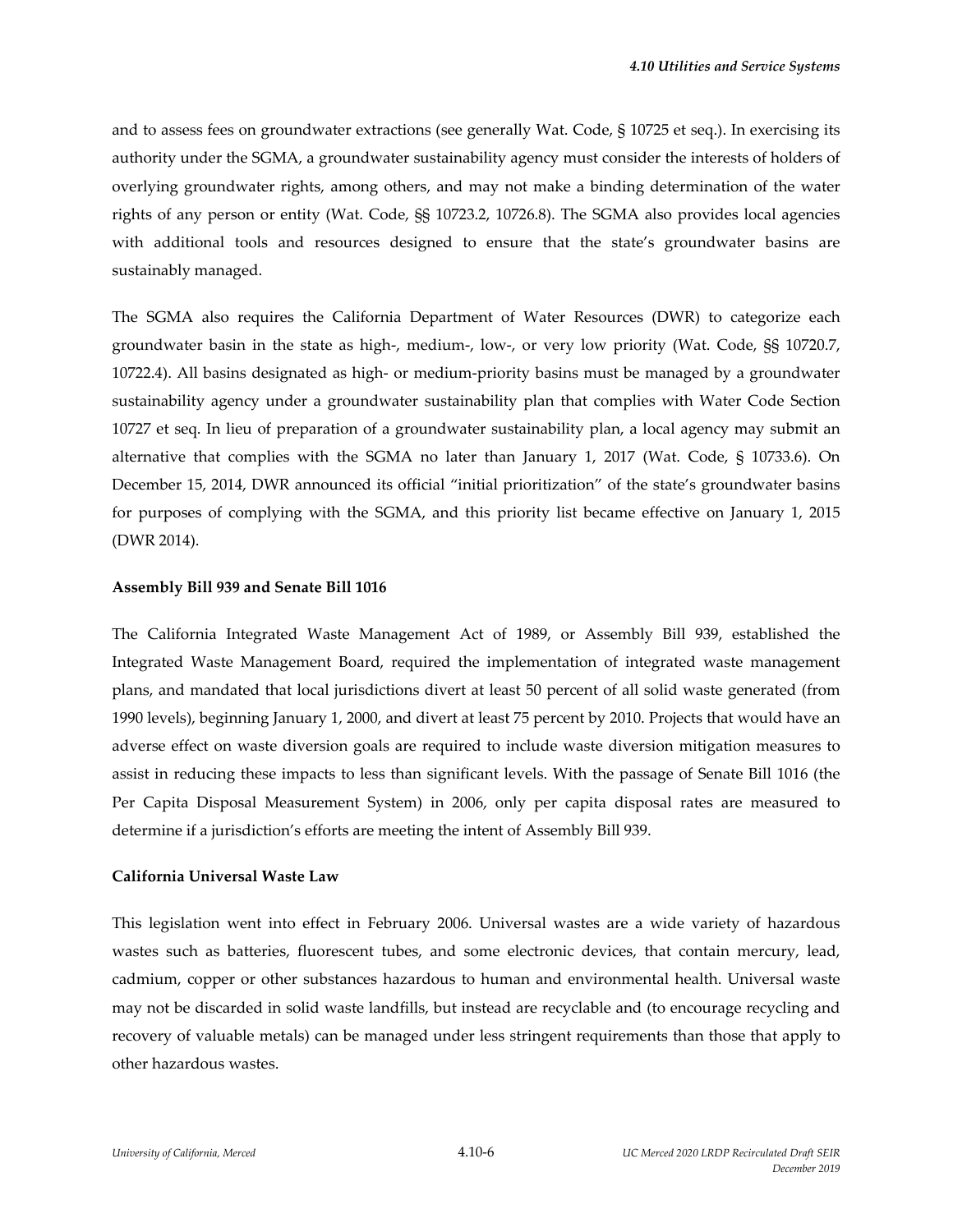#### **Government Code Section 54999**

Government Code Section 54999 provides for the payment of fees in certain specific enumerated situations for capital improvements for utilities actually serving the University. A capital facilities fee that is imposed must be nondiscriminatory and the amount must not exceed the amount actually necessary to provide capital facilities to the University.

### *Local Plans and Policies*

#### **UC Sustainable Practices Policy**

As with all UC campuses, UC Merced is required to implement the UC Sustainable Practices Policy. The following are specific policies designed to address water conservation and solid waste.

#### *Sustainable Water Systems*

With the overall intent of achieving sustainable water systems and demonstrating leadership in the area of sustainable water systems, the University has set the following goals applicable to all locations:

- 1. In line with the Federal Government's Executive Order, locations will reduce growth‐adjusted potable water consumption 20 percent by 2020 and 36 percent by 2025, when compared to a threeyear average baseline of FY2005/06, FY2006/07, and FY2007/08. Locations that achieve this target early are encouraged to set more stringent goals to further reduce potable water consumption. Each Campus shall strive to reduce potable water used for irrigation by converting to recycled water, implementing efficient irrigation systems, drought tolerant planting selections, and/or by removing turf.
- 2. Each location will develop and maintain a Water Action Plan that identifies long term strategies for achieving sustainable water systems. The next update of the plan shall be completed in December 2016.
	- A. Campuses will include in this update quantification of total square feet of used turf and under‐ used turf areas on campus as well as a plan for phasing out un‐used turf irrigated with potable water.
- 3. Each Campus shall identify existing single pass cooling systems and constant flow sterilizers and autoclaves in laboratories and develop a plan for replacement.
- 4. New equipment requiring liquid cooling shall be connected to an existing recirculated building cooling water system, new local chiller vented to building exhaust or outdoors, or to the campus chilled water system through an intervening heat exchange system if available.
	- A. Once through or single pass cooling systems shall not be allowed for soft plumbed systems using flexible tubing and quick connect fittings for short term research settings.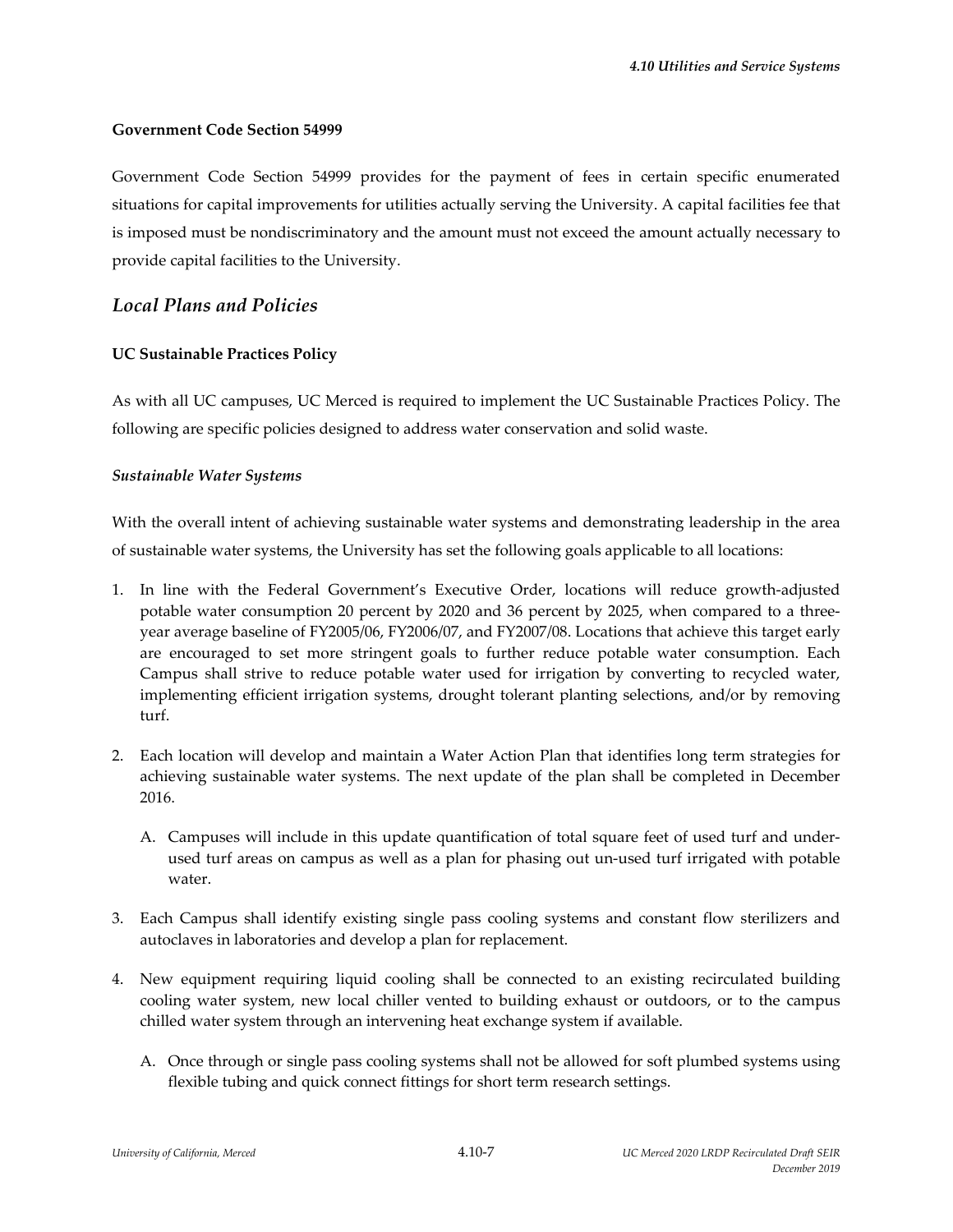B. If no alternative to single pass cooling exists, water flow must be automated and controlled to avoid water waste.

#### *Recycling and Waste Management*

- 1. The University prioritizes waste reduction in the following order: reduce, reuse, and then recycle.
- 2. The University's goal for diverting municipal solid waste from landfills is as follows:
	- 50 percent as of June 30, 2008
	- 75 percent as of June 30, 2012
	- Ultimate goal of zero waste by 2020

### **UC Merced Campus Zero Waste Plan**

As noted above, the UC Policy on Sustainable Practices requires all UC campuses and medical centers to reach a diversion goal of Zero Waste by June 30, 2020. Diversion refers to the materials directed toward recycling, compost, and re‐use rather than being landfilled. (For the purposes of measuring compliance with UC's Zero Waste Goal, campuses need to at least meet or exceed 95 percent diversion of municipal solid waste by 2020. Ultimately, UC's Zero Waste Goal strives for the elimination of all materials sent to the landfill by 2020.) The UC Merced Campus Zero Waste Plan serves as guide to move the UC Merced campus toward its Zero Waste goals.

## **4.10.4 Impacts and Mitigation Measures**

## *Significance Criteria*

This SEIR uses significance criteria derived from Appendix G of the *State CEQA Guidelines*. For the purpose of this SEIR, impacts related to utilities and service systems would be significant if implementation of the 2020 LRDP would:

- Require or result in the relocation or construction of new or expanded water, wastewater treatment facilities or storm water drainage, electric power, natural gas, or telecommunication facilities, the construction or relocation of which could cause significant environmental effects;
- Have insufficient water supplies available to serve the project and reasonably foreseeable development during normal, dry and multiple dry years;
- Result in a determination by the wastewater treatment provider which serves or may serve the project that it has inadequate capacity to serve the project's projected demand in addition to the provider's existing commitments;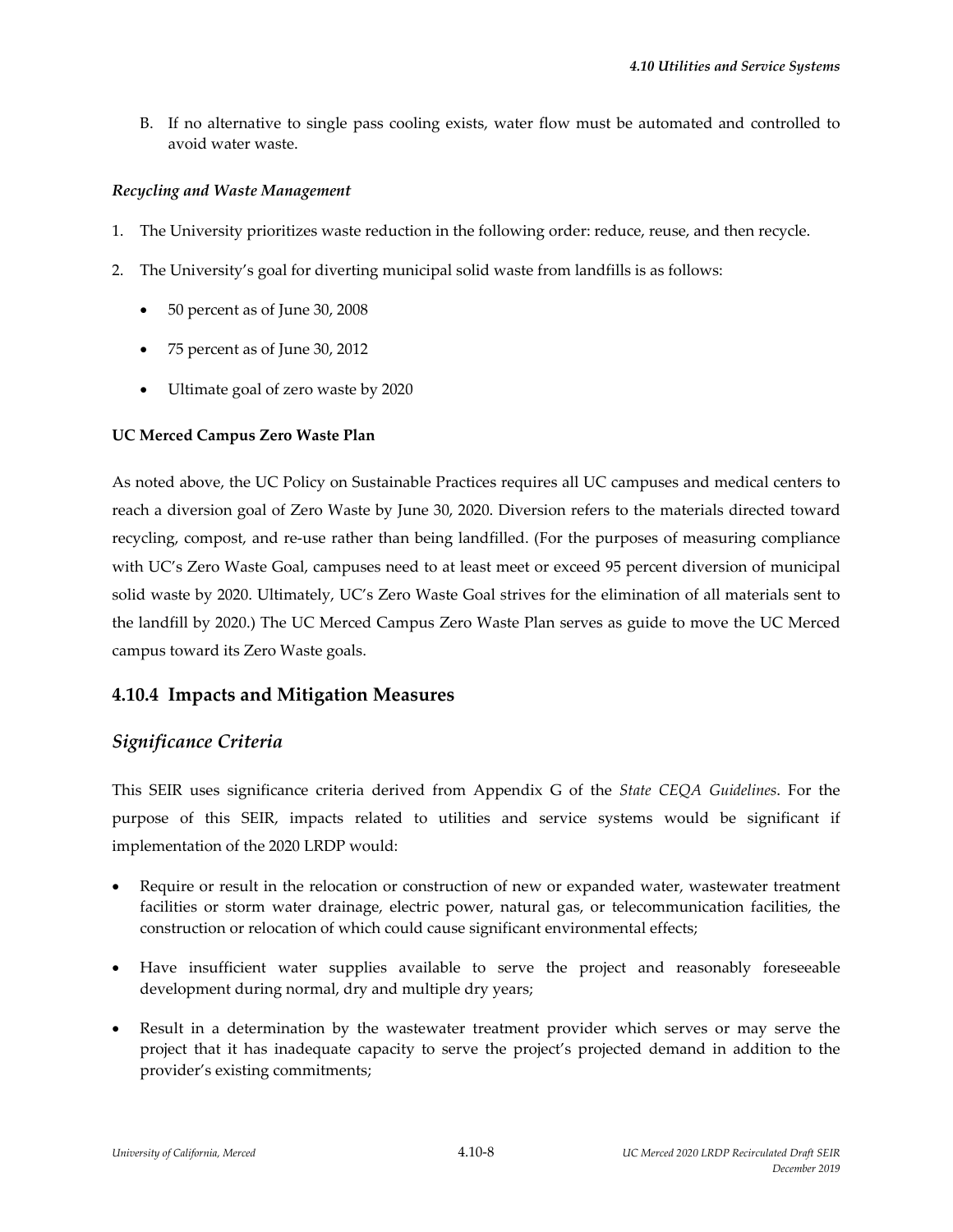- Generate solid waste in excess of State or local standards, or in excess of the capacity of the local infrastructure, or otherwise impair the attainment of solid waste reduction goals; or
- Fail to comply with federal, state, and local management and reduction statutes and regulations related to solid waste.

## *Issues Not Discussed Further*

Impacts to storm water drainage facilities are discussed in **Section 4.4, Hydrology and Water Quality**. The remaining thresholds that pertain to utilities and service systems are addressed below.

# *Methodology*

The demand for water was estimated based on unit water demand factors developed as part of the Water Supply Evaluation prepared for the 2020 LRDP by West Yost Associates (WYA 2018) (included in **Appendix 4.10**). These factors were derived based on an analysis of historic demand for water by the campus. Wastewater that would be generated was estimated by utilizing the ratio of potable water to wastewater based on 2017 data. Municipal solid waste was estimated based on a campus specific per student rate derived from 2017‐2018 data. **Table 4.10‐1, Campus Utility Demand**, presents the estimated utility demand of the campus in 2030 with the implementation of the 2020 LRDP. To evaluate potential impacts on utility systems, the proposed project's estimated demand was compared to the available existing and future capacity in the utility systems that serve the campus site.

| Table 4.10-1                 |  |  |  |  |
|------------------------------|--|--|--|--|
| <b>Campus Utility Demand</b> |  |  |  |  |

|                           | Existing<br>(2017) | 2020  | 2030  |
|---------------------------|--------------------|-------|-------|
| Potable Water (AFY)       | 260                | 386   | 623   |
| Wastewater (mgd)          | 0.14               | 0.16  | 0.25  |
| Solid Waste (tons/year)   | 687                | 776   | 1,200 |
| Electricity (MW)          | 2.5                | 4.8   | 10.3  |
| Natural Gas (Therms/hour) | 65.2               | 128.7 | 276.2 |

*Source: Impact Sciences 2019; West Yost 2019.*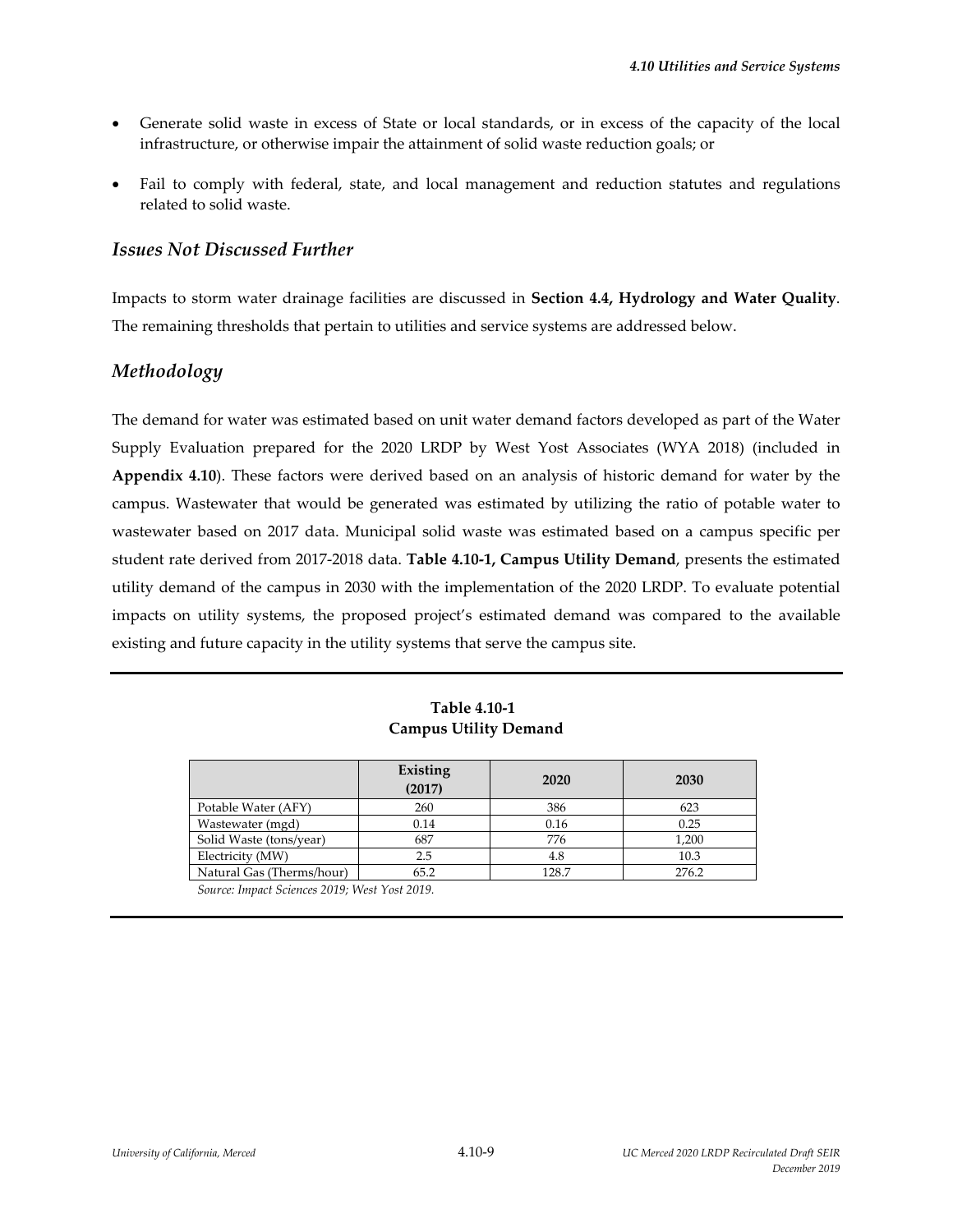## **4.10.5 LRDP Impacts and Mitigation Measures**

# **LRDP Impact UTL‐1: Implementation of the 2020 LRDP would generate demand for potable water for which sufficient water supplies would be available in normal, dry, and multiple dry years. (***Less than Significant***)**

The 2009 LRDP EIS/EIR analyzed the potential impacts of campus development under the 2009 LRDP on water supply. The analysis, presented under Impact UTILS‐1 in the 2009 LRDP EIS/EIR, was based on the assumption that campus enrollment would increase to 25,000 students by 2030 and that the campus would have an employee population of 6,560 faculty and staff for a total of 31,560 persons. The EIS/EIR estimated a water demand of 2,387 acre‐feet per year for the campus by 2030 and compared it to 8,073 acre-feet included in the City's 2005 UWMP for the campus. Given that the campus's demand was estimated to be substantially less than the demand accounted for in the 2005 UWMP, and the UWMP demonstrated that there were adequate supplies to serve the demand, the EIS/EIR concluded that the impact on water supply was less than significant.

As noted in **Section 3.0, Project Description**, UC Merced is now expected to grow at a slower pace than originally anticipated, adding no more than 5,300 additional students between 2020 and 2030, such that by 2030, the enrollment level is expected to be approximately 15,000 students, and the faculty and staff projection for 2030 is also substantially lower than previously projected and analyzed in the 2009 LRDP EIS/EIR. Additionally, in 2015, the City prepared and adopted a new UWMP. Given the change in the proposed project and the conditions in which it would be implemented, an updated analysis of the project's water supply impact is presented below.

The campus receives potable water from the City of Merced pursuant an extraterritorial urban services agreement. The agreement states that the City will serve a campus population of up to 10,000 Full Time Equivalent (FTE) students. The agreement will need to be updated to serve future campus growth under the 2020 LRDP.

Campus development under the 2020 LRDP would result in an increase in campus water demand compared to existing conditions but less than what was analyzed in the 2009 LRDP EIS/EIR. In 2017, the Campus used approximately 260 acre‐feet of water. With the completion of the 2020 Project, campus population (students, faculty and staff) is expected to increase to approximately 11,000 by 2020, and water demand is expected to increase to about 386 acre‐feet. To estimate UC Merced's projected demand in 2030, a water use factor was developed 575.046 3450288.1 Utilizing this factor and the revised 2030 population projections for the campus, projected water demand for the campus was estimated to be approximately 623 AFY by 2030 (WYA 2018). Refer to **Appendix 4.10,** which presents a Water Supply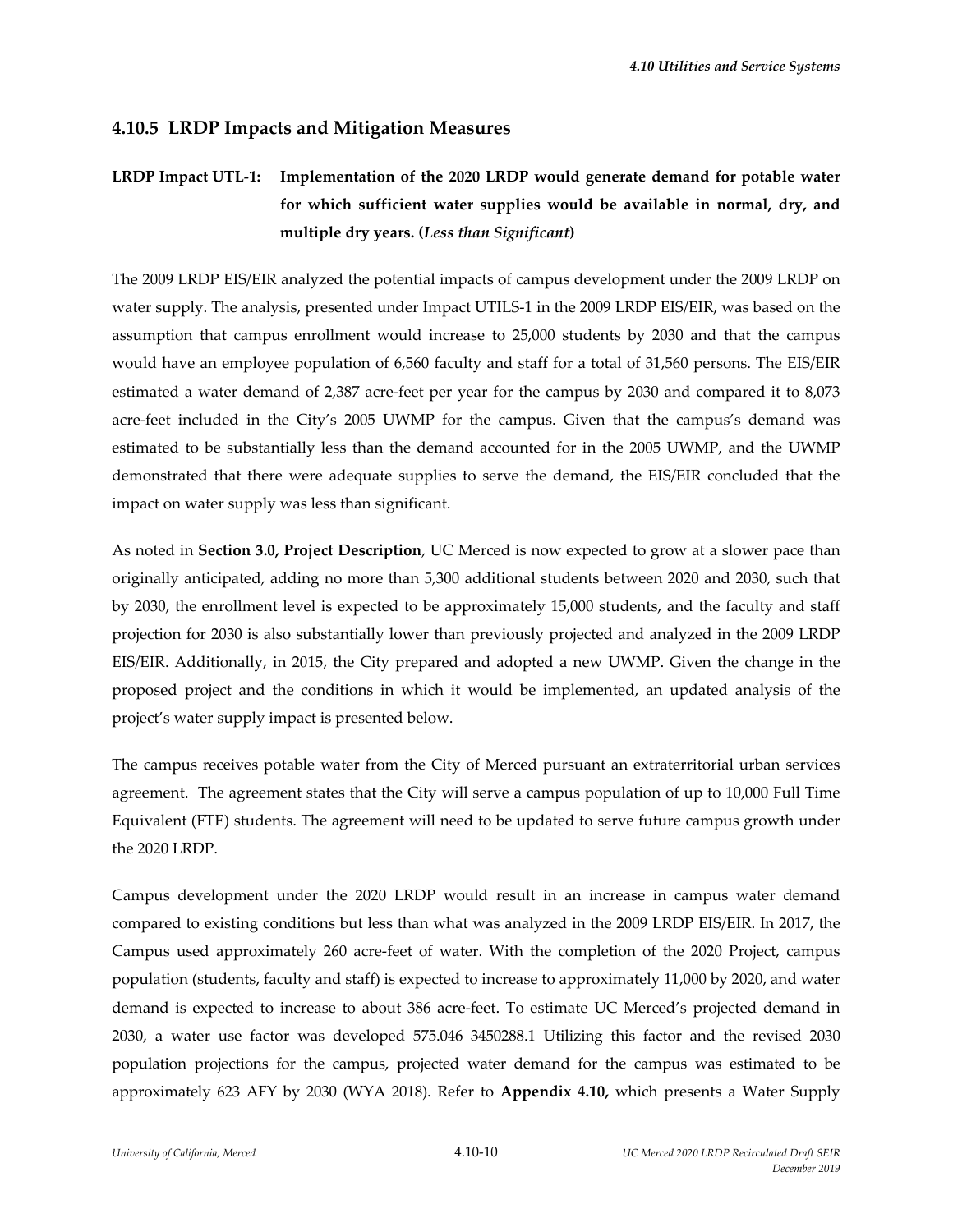Evaluation (WSE) prepared for the proposed project and contains a detailed description of the water demand associated with the campus in 2030. The WSE includes an estimate of the campus' 2030 water demand based on an early (2018) estimate of the 2020 LRDP‐related campus population increase. In 2019, UC Merced revised its 2030 population projection down to include a smaller increase in faculty and staff than previously projected in 2018. Please see memorandum in **Appendix 4.10** which shows that based on the revised population projection, the campus's 2030 water demand would be about 612 AFY, and not 623 AFY. As a result, the water demand estimate in the WSE and in the impact analysis below is a conservative estimate.

As described in the April 2017 update to the 2009 LRDP, UC Merced plans to achieve "water neutrality" and reduce water use so that no new water resources are needed to supply the campus. UC Merced has already implemented multiple projects to reduce water use, including:

- Installing an evapotranspiration system that predicts weather conditions and reduces the amount of water needed for irrigation accordingly;
- Reducing irrigation of lawns and other landscaped areas to a level sufficient to minimize the growth of invasive weeds and to keep trees alive;
- Removing annual plants and replacing them with drought resistant species;
- Altering condenser plant operations to more efficiently cool the campus; and
- Developing a system where leaks on water fixtures can be reported by scanning a QR code on the fixture with a mobile device.

While UC Merced recognizes that in the near-term it is not feasible to reduce its net water consumption to zero, it remains committed to reduce water demands as much as possible.

As noted above, the City of Merced updated and adopted its current 2015 UWMP in November 2017. The 2015 UWMP projects and analyzes the City's future demand and water supplies through 2035. That plan estimated and included a demand of 1,406 acre‐feet per year for the campus in 2030. That projected demand was based on a projected campus student population of 25,000 students, and associated faculty and staff, and an estimated per capita demand factor of 39 gpcd that was developed in the City's 2015 Water Master Plan based on campus water use from 2007 to 2012.

The total demand of 623 acre-feet per year associated with the campus under the 2020 LRDP is well below 1,406 acre‐feet per year anticipated in the 2015 UWMP. The water demand associated with the development of the campus is accounted for in the approved 2015 UWMP. In addition, the 2015 UWMP concluded that the City of Merced has an adequate groundwater supply to meet water demands in its service area through 2035, including the UC Merced water demand, during normal, single-dry, and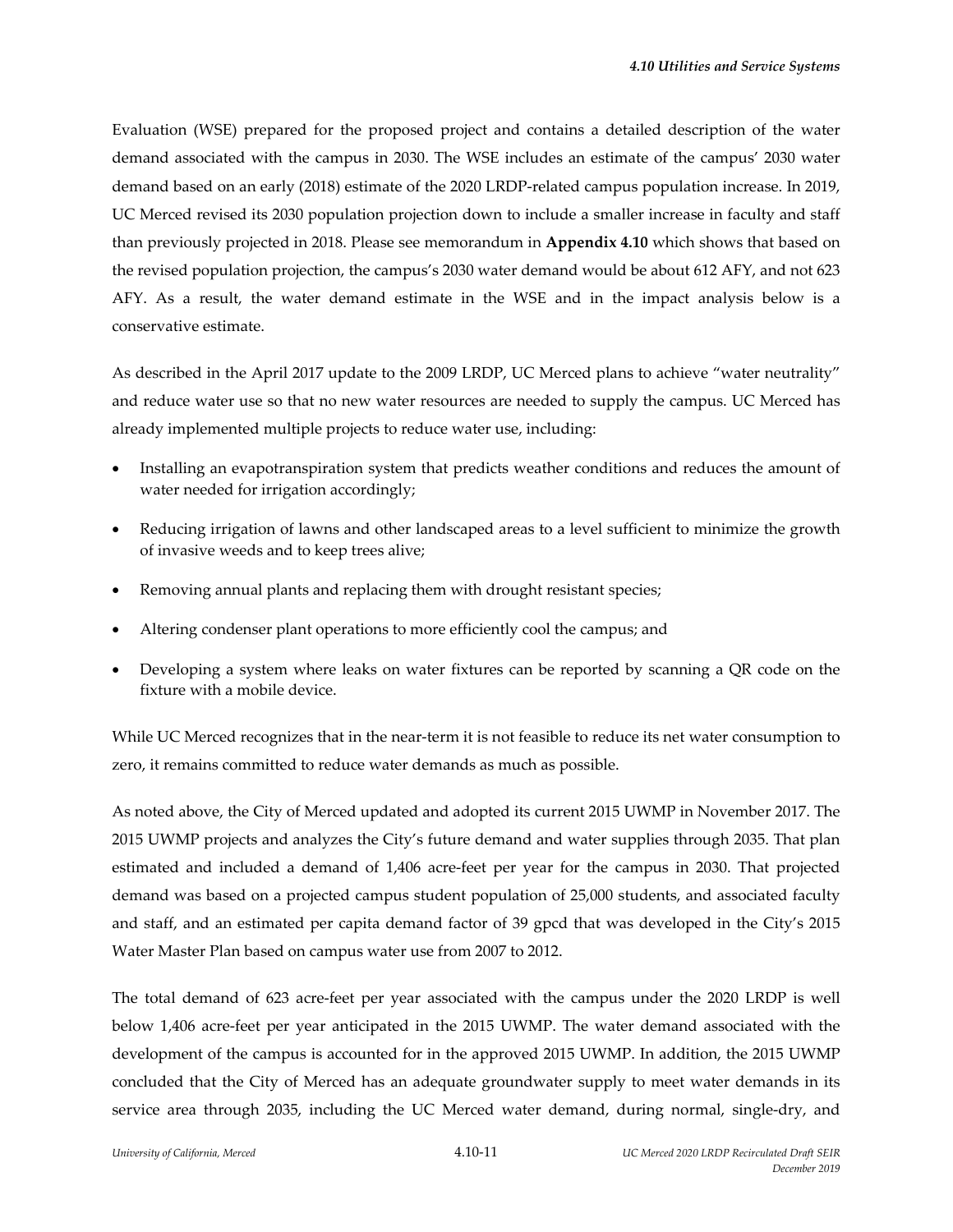multi‐dry years (WYA 2018). Therefore, there would be sufficient water supplies to serve the proposed project's demand, and the impact of the proposed project on water supply would be less than significant.

As discussed under **LRDP Impact HYD‐1**, the three GSAs that manage the Merced Subbasin have completed their GSP which lists priority projects and management actions that the GSAs will implement to reduce water demand, recharge the basin, and increase supply from non-groundwater sources. Plan implementation is to begin in early 2020. As noted earlier, based on modeling of current and projected subbasin conditions, absent implementation of any new supply‐side or recharge projects, current agricultural and urban groundwater demand in the Merced Subbasin would need to be reduced by approximately 10 percent in order to balance out the change in groundwater storage over a long‐term average condition. On both a per capita basis and total demand basis, the Campus has reduced its demand substantially from previous levels and the reductions are significantly more than the required 10 percent water demand reduction identified in the GSP to bring the groundwater subbasin into balance. The Campus is continuing to implement actions to reduce use of potable water. The Campus will also continue to work with the City and MID to identify other sources of water, including the use of canal water for irrigation and other non-potable uses.

With respect to small-scale projects that may be located within lands designated CMU, CBRSL or ROS, due to the location, small size, and nature of these projects, they would not cause the campus population to increase and thereby increase water demand. To the extent a small project would add employees to the campus or increase water demand, those new employees and water demand are accounted for in the analysis above. For the same reasons that are set forth above, the impact of small-scale projects on water supply would be less than significant.

**Mitigation Measures:** No mitigation is required.

l

# **LRDP Impact UTL‐2: Implementation of the 2020 LRDP could require the construction of new water supply and conveyance facilities; the construction of these facilities would not result in significant impacts on the environment. (***Less than Significant***)**

The 2009 LRDP EIS/EIR analyzed the potential impacts of campus development under the 2009 LRDP on the environment from the construction of new water supply and conveyance facilities. The analysis, presented under Impact UTILS‐2 in the 2009 LRDP EIS/EIR, determined that the existing 16‐inch water main located in Bellevue Road was adequate to serve the campus through 2030, and that construction of additional water conveyance infrastructure off site would not be required. Similarly, the EIS/EIR found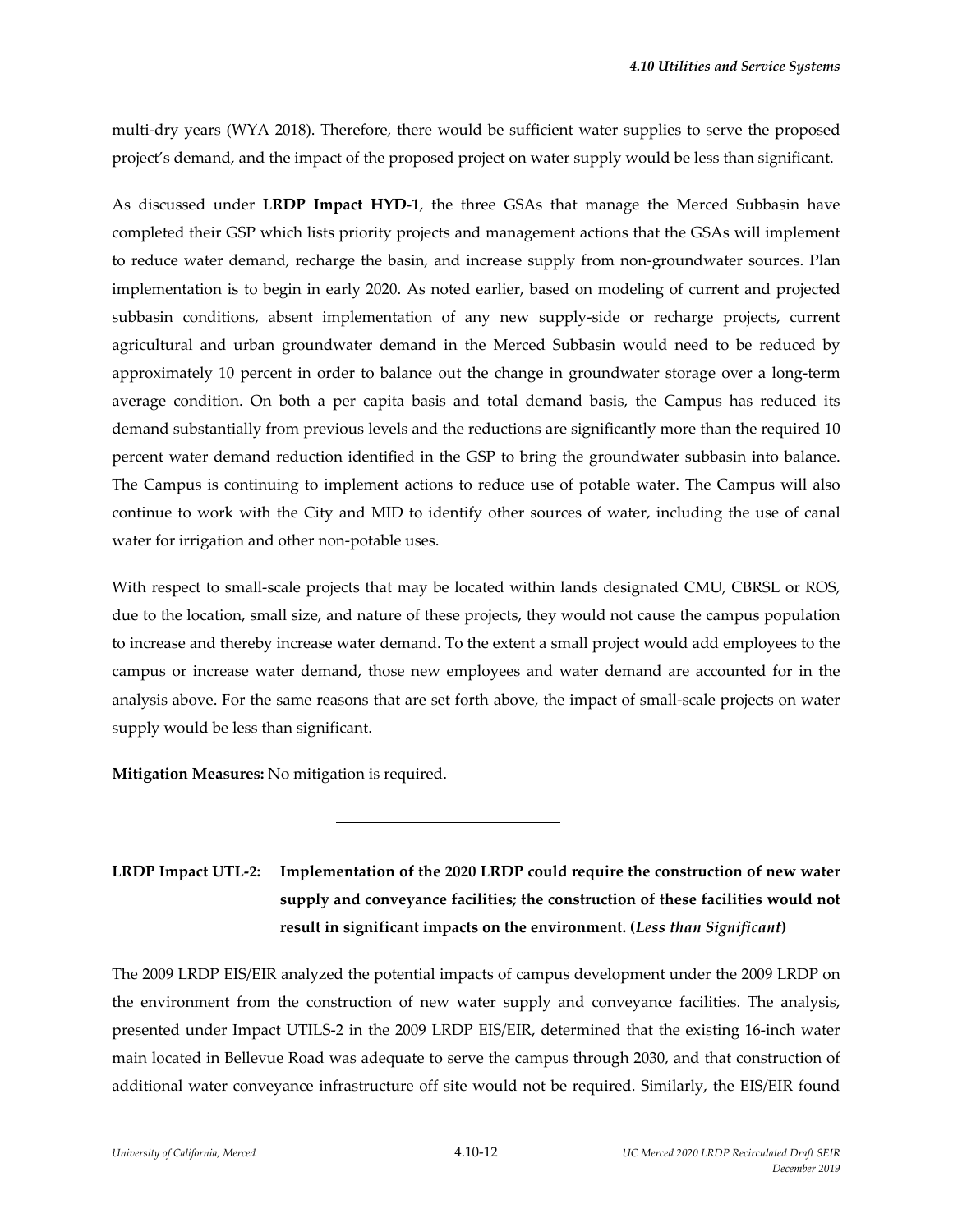that the on-campus well was adequate to serve the needs of the campus and that construction of additional wells would not be required. The impact related to new water supply and conveyance facilities was determined to be less than significant.

As noted above, the campus's water demand in 2030 would be substantially lower than previously anticipated. Therefore, the existing water main and well are expected to be adequate to serve the campus through 2030. A large water storage tank is located near the campus well. Additional storage tanks may be constructed on the campus as needed to serve the growing campus' fire flow requirements under the 2020 LRDP. The environmental impacts from the development of on‐site water infrastructure that may be needed are evaluated in other sections of this SEIR and those impacts that are found to be significant are mitigated by the mitigation measures included in those sections. In summary, the environmental impacts related to water infrastructure are considered less than significant.

Government Code Section 54999 authorizes public utilities to charge the University a limited capital facilities fee under certain circumstances (i.e., a non-discriminatory charge to defray the actual cost of that portion of a public utilities facility actually serving the University). In the event that there are any costs incurred by the City associated with the provision of water to the campus in the future, the University will comply with its obligations as authorized under Section 54999.

With respect to small-scale projects that may be located within lands designated CMU, CBRSL or ROS, due to the location, small size, and nature of these projects, they would not increase water demand or the need for water supply and conveyance facilities. To the extent a small project would increase water demand, that increase in water demand and the need for new facilities is accounted for in the analysis above. For the same reasons that are set forth above, the impact of small‐scale projects on water supply infrastructure would be less than significant.

**Mitigation Measures:** No mitigation is required.

l

**LRDP Impact UTL‐3: Implementation of the 2020 LRDP would not require construction of new or expanded wastewater conveyance or treatment facilities; nor would the proposed project result in a determination by the wastewater treatment provider that it has inadequate capacity to serve the project's projected demand in addition to existing commitments. (***Less than Significant***)**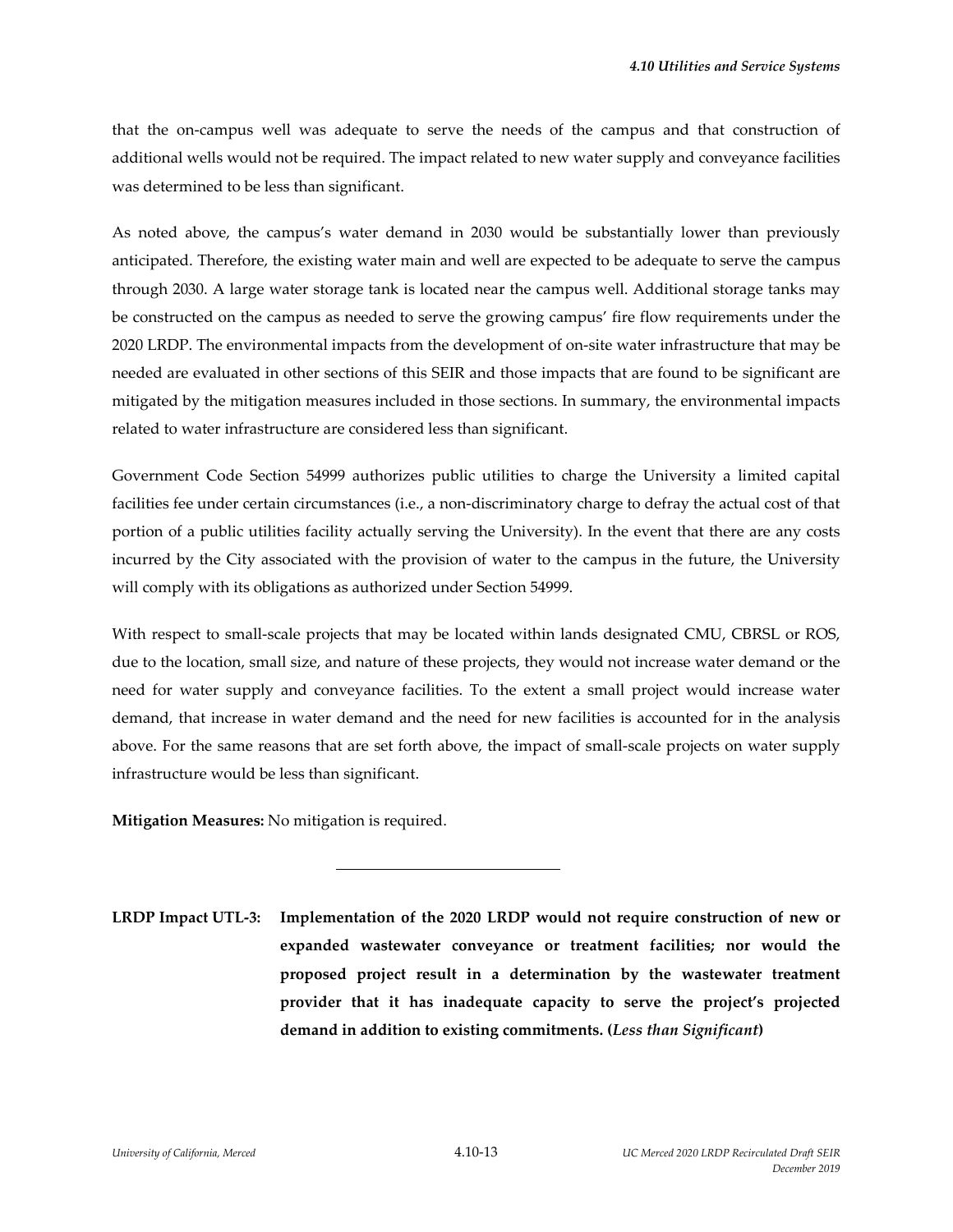The 2009 LRDP EIS/EIR analyzed the potential impacts of campus development under the 2009 LRDP on the environment from the construction of new or expanded wastewater conveyance and treatment facilities. The analysis, presented under Impact UTILS‐3 in the 2009 LRDP EIS/EIR, determined that the existing sewer main in Bellevue Road was adequate to handle wastewater flows from the campus at buildout of the 2009 LRDP (25,000 students and associated faculty and staff); however, the sewer line in G Street had capacity to serve a campus with about 10,000 students. For this reason, the EIS/EIR concluded that off-site improvements to that sewer line would be needed. However, because the capacity expansion would occur within the existing G Street right of way, pipeline construction activities would result in less than significant impacts. With respect to the effect of the campus development on treatment capacity at the City's WWTP, the 2009 LRDP EIS/EIR analysis showed that at full development, the campus would generate 1.13 million gallons per day (mgd) of wastewater for treatment at the WWTP, and that assuming no increases in flows from other sources, there was adequate capacity at the WWTP to handle this flow and an expansion of the facility would not be required. Therefore, the campus's impact on WWTP and wastewater conveyance facilities was determined to be less than significant.

As noted above under **LRDP Impact UTL‐1**, UC Merced is now expected to grow at a slower pace than originally anticipated, such that by 2030, the enrollment level is expected to be 15,000 students, and the faculty and staff projection for 2030 is also substantially lower than previously projected and analyzed in the 2009 LRDP EIS/EIR. Given this change in the proposed project and the conditions in which it would be implemented, an updated analysis of the project's impact on wastewater conveyance and treatment capacity is presented below.

As noted earlier, wastewater service is provided to the campus by the City of Merced pursuant an extraterritorial urban services agreement. The agreement states that the City will serve a campus population of up to 10,000 FTE students. The agreement will need to be updated to serve future campus growth under the 2020 LRDP.

As shown in **Table 4.10‐2, Wastewater Generation,** in 2017, the campus generated about 52.2 million gallons of wastewater or 0.14 mgd, and with a campus population of approximately 9,500, this equated to approximately 15.1 gpd per person. With the completion of the facilities under 2020 Project and the projected enrollment of 9,700 students by 2020, the campus will accommodate a population of approximately 11,000 persons (students, faculty, and staff). Assuming 15.1 gpd per person, campus wastewater discharge would increase to 0.17 mgd by 2020. Ultimately, with a campus population of approximately 17,700 persons and assuming 15.1 gpd per person, campus wastewater generation would be 0.27 mgd in 2030.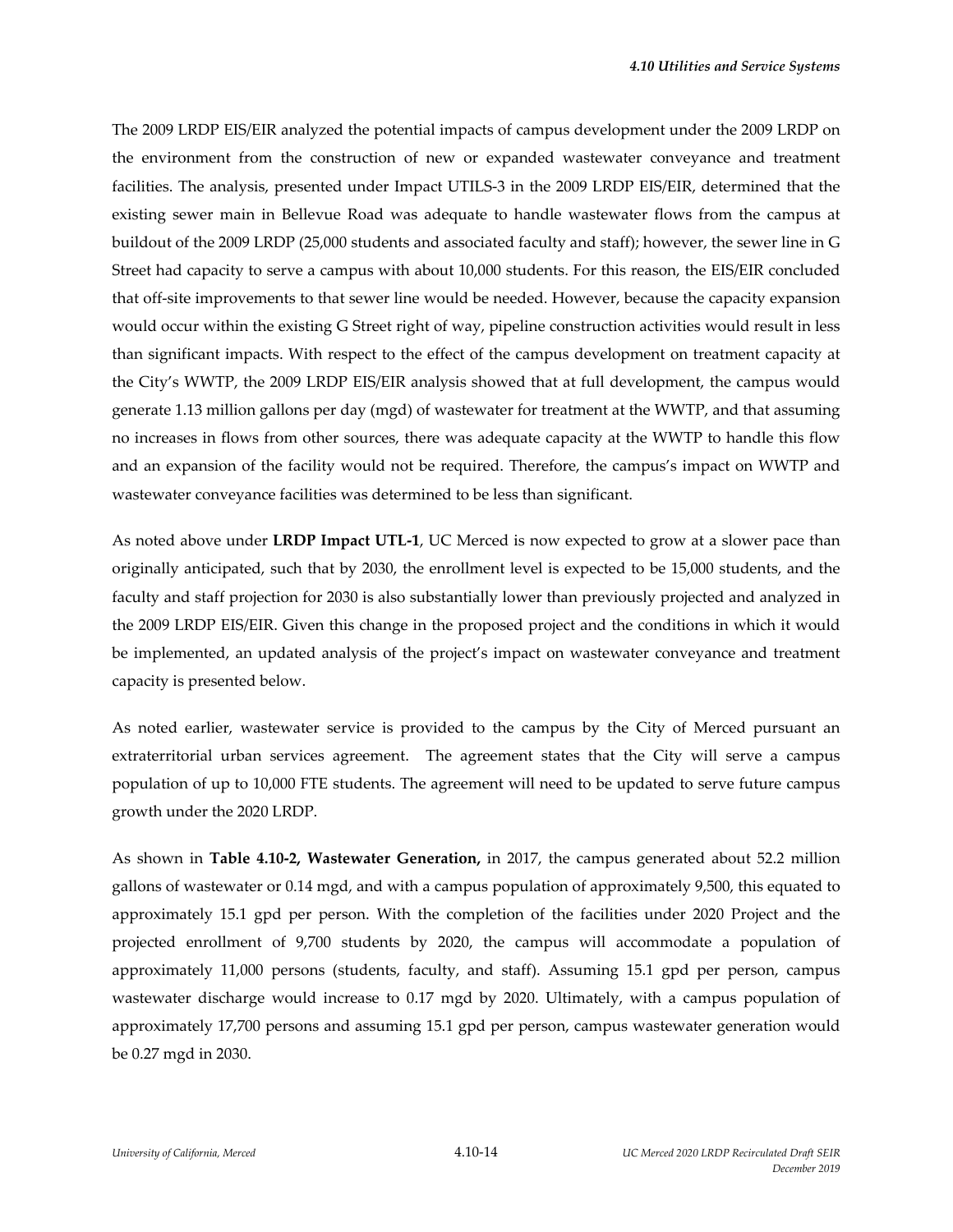|                                    | Existing<br>(2017) | 2020   | 2030   |
|------------------------------------|--------------------|--------|--------|
| Wastewater Generation (mgd)        | 0.14               | 0.17   | 0.27   |
| Campus Population                  | 9,500              | 11,000 | 17,700 |
| Wastewater Generation (gpd)/person | 15.1               | 15.1   | 15.1   |
| Source: Impact Sciences 2019       |                    |        |        |

**Table 4.10‐2 Wastewater Generation** 

# *Effect on Wastewater Treatment Capacity*

Wastewater generated on the campus is currently conveyed to the City's WWTP for treatment and disposal. Wastewater from campus development under the 2020 LRDP would also be discharged to and treated at the City's WWTP. With the addition of 6,700 students, faculty, and staff between 2020 and 2030, the campus would generate an additional 0.10 mgd for a total of 0.27 mgd by 2030. This is substantially lower than 1.13 mgd estimated and analyzed in the 2009 LRDP EIS/EIR.

The WWTP currently treat approximately 8.2 mgd of wastewater. If the projected wastewater flows from the campus development under the 2020 LRDP are added to the existing flows, the WWTP would be required to treat approximately 8.47 mgd. As noted earlier, the City's WWTP is currently has the capacity to treat up to 12 mgd and the City has approved the expansion of the capacity to 20 mgd. This WWTP expansion will be implemented to serve regional population growth with and without the campus. If it is assumed that there are no increases in flows to the WWTP from other sources, the existing WWTP would be adequate to serve the wastewater demands of the campus. Even with increases in flows from other sources, there would be adequate capacity to serve the campus in 2030.

# *Effect on Conveyance Capacity*

Although there would be a substantially lower flow from the campus than previously projected, the existing sewer line on G Street would not be adequate to handle campus flows through 2030. For this reason, the installation of a new line or an upgrade to the existing line on G Street would be needed. These improvements would likely take place within roadway shoulders or under the pavement consistent with current City practice. Because these improvements would be located in already disturbed environments along city roads, the construction of these pipeline improvements would not result in significant environmental impacts. Furthermore, as stated earlier, Government Code Section 54999 authorizes public utilities to charge the University a limited capital facilities fee under certain circumstances. The University will comply with its obligations as authorized under Section 54999. This fee (i.e., a non-discriminatory charge to defray the actual cost of that portion of a public utilities facility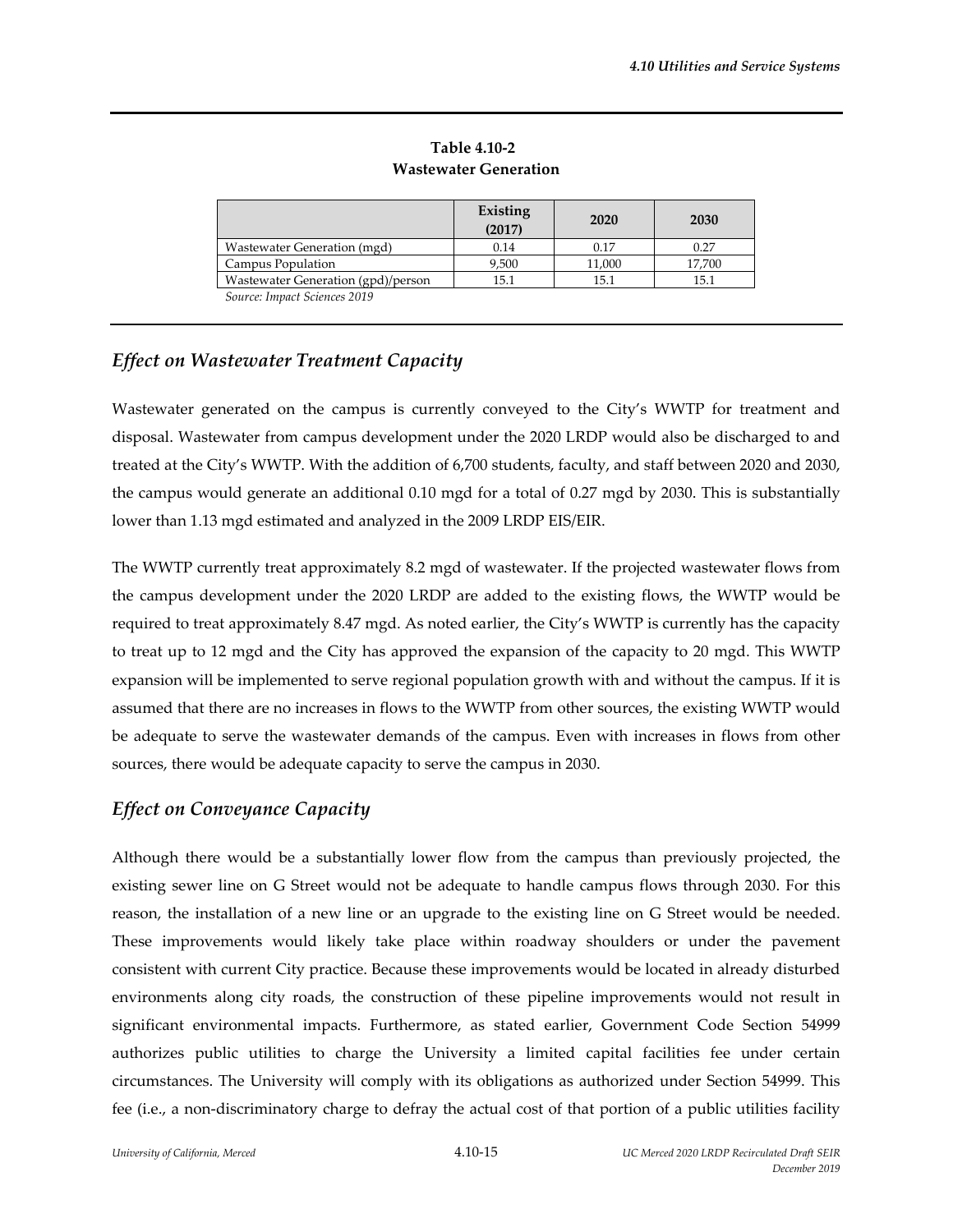actually serving the University) covers UC Merced's share of construction cost, including the cost of mitigation measures to address environmental impacts from the construction of improvements.

In summary, campus development under the 2020 LRDP would not require construction of new or expanded wastewater treatment facilities; nor would the proposed project result in a determination by the wastewater treatment provider that it has inadequate capacity to serve the project's projected demand in addition to existing commitments. Although expansion of conveyance capacity would be needed along G Street, the impact related to wastewater conveyance and treatment facilities would be less than significant.

With respect to small-scale projects that may be located within lands designated CMU, CBRSL or ROS, due to the location, small size, and nature of these projects, they are not expected to increase wastewater discharge or contribute to the need for expanded wastewater conveyance facilities. To the extent a small project would result in wastewater discharge, that increase in discharge and the need for new facilities is accounted for in the analysis above. For the same reasons that are set forth above, the impact of smallscale projects on wastewater infrastructure would be less than significant.

**Mitigation Measures:** No mitigation is required.

l

# **LRDP Impact UTL‐4: Implementation of the 2020 LRDP would not generate solid waste that is in excess of State or local standards, or in excess of local infrastructure, or otherwise impair attainment of solid waste reduction goals. (***Less than Significant***)**

The 2009 LRDP EIS/EIR analyzed the potential impacts of campus development under the 2009 LRDP on the environment from the disposal of municipal solid waste. The analysis, presented under Impact UTILS‐4 in the 2009 LRDP EIS/EIR, determined the campus at a 2030 enrollment level of 25,000 students would generate approximately 8,368 tons of solid waste per year, of which about 31 percent or 2,594 tons would be disposed of at the regional landfill, and that the landfill would have adequate capacity to handle this waste and an expansion of the landfill would not be required.

As noted above under **LRDP Impact UTL‐1**, UC Merced is now expected to grow at a slower pace than originally anticipated, such that by 2030, the enrollment level is expected to be 15,000 students, and the faculty and staff projection for 2030 is also substantially lower than previously projected and analyzed in the 2009 LRDP EIS/EIR. Given this change in the proposed project and the conditions in which it would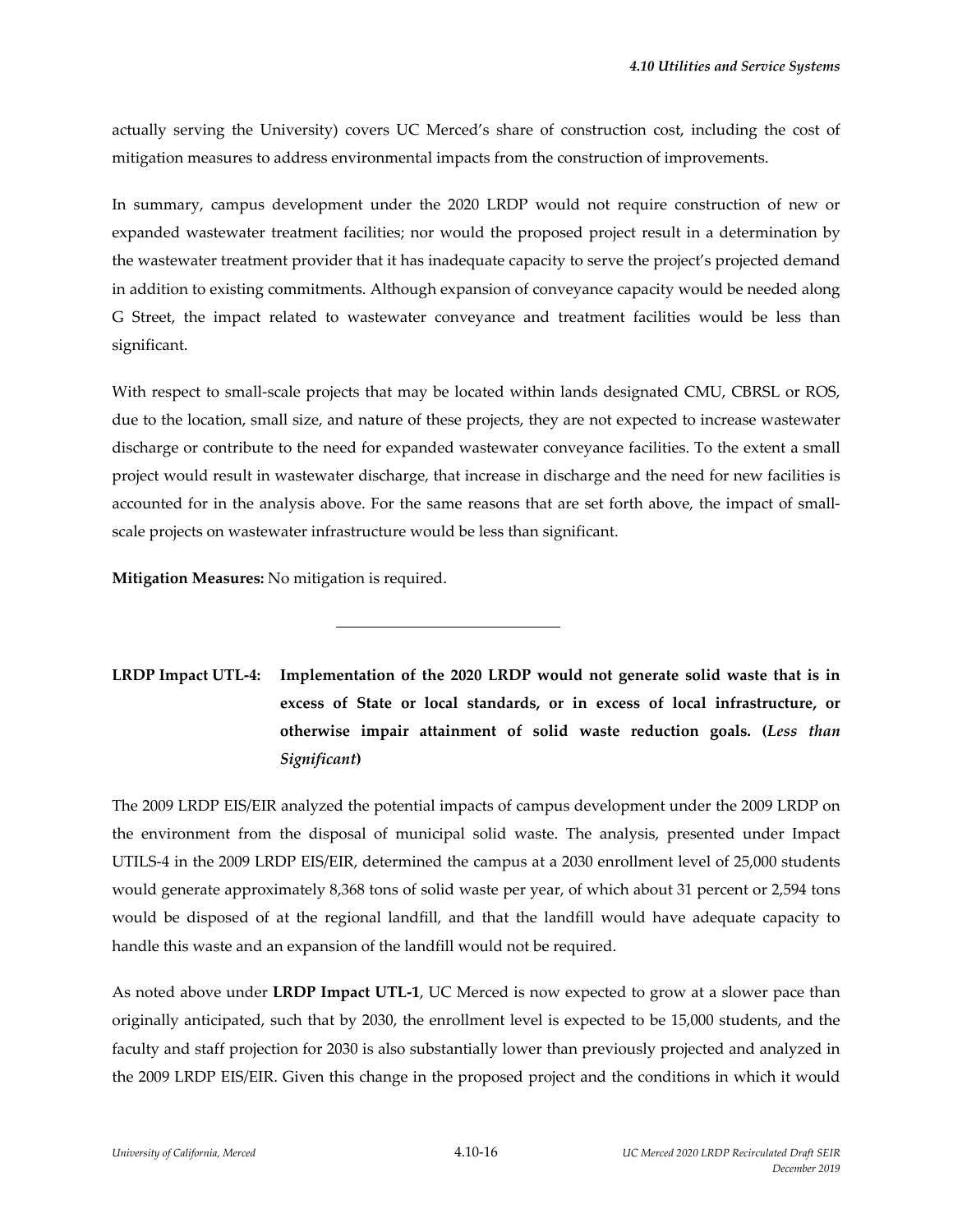be implemented, an updated analysis of the project's impact related to municipal solid waste is presented below.

Based on data provided by UC Merced, in 2017‐18, with a student population of about 8,500 students, the campus generated about 678 tons of municipal solid waste. This equates to a rate of approximately 160 pounds per student per year. Of this solid waste, approximately 43 percent was recycled or otherwise diverted and about 57 percent was sent to the Merced County Highway 59 Landfill. With the completion of the 2020 Project under the 2009 LRDP, the campus will accommodate 9,700 students and associated faculty and staff, and assuming 160 pounds per student per year, campus generated solid waste would increase to 773 tons by 2020.

The proposed 2020 LRDP would provide facilities to accommodate an increase of 5,300 students between 2020 and 2030. Based on existing disposal rates, the additional on‐campus population in 2030 would generate about 424 tons of additional solid waste per year for a total of about 1,197 tons by 2030, of which about 43 percent would require disposal at Highway 59 Landfill. The University of California Sustainable Practices Policy sets a goal of zero waste by 2020 for UC campuses (meeting zero waste goal means that 90 percent of the waste will be diverted from landfills). The Sustainable Practices Policy also encourages recycling of construction waste. While it is unlikely that the campus would reach the zero waste goal by 2020 given the Campus' 2017 diversion rate of approximately 83 percent for academic and campus operations but a lower rate for housing and dining for a campus‐wide average of 43 percent, the Campus would continue to make improvements to its recycling and reuse programs to minimize the amount of solid waste that would go to the County landfill as the campus works to fulfill these goals.

It is anticipated that capacity at the Highway 59 Landfill will be reached in approximately 2065. While full development of the campus would generate more solid waste than existing conditions, it is anticipated that eventually very little solid waste would be disposed of in a landfill in the future. However, in the interim, based on the existing diversion rate of approximately 43 percent, the campus would dispose of about 515 tons of waste per year in the landfill by 2030. This is about 0.11 percent of the permitted annual amount of waste that can be accepted at Highway 59 Landfill, which can accept up to 459,000 tons per year. As the campus anticipates that 90 percent of solid waste would be diverted from the landfill in the future, the amount disposed at the landfill annually would be even lower. As there is adequate capacity available in the landfill, an expansion of the landfill would not be required, and this impact would be less than significant.

With respect to small-scale projects that may be located within lands designated CMU, CBRSL or ROS, due to the location, small size, and nature of these projects, they would not generate substantial amounts of solid waste that would require disposal. To the extent a small project would generate solid waste, that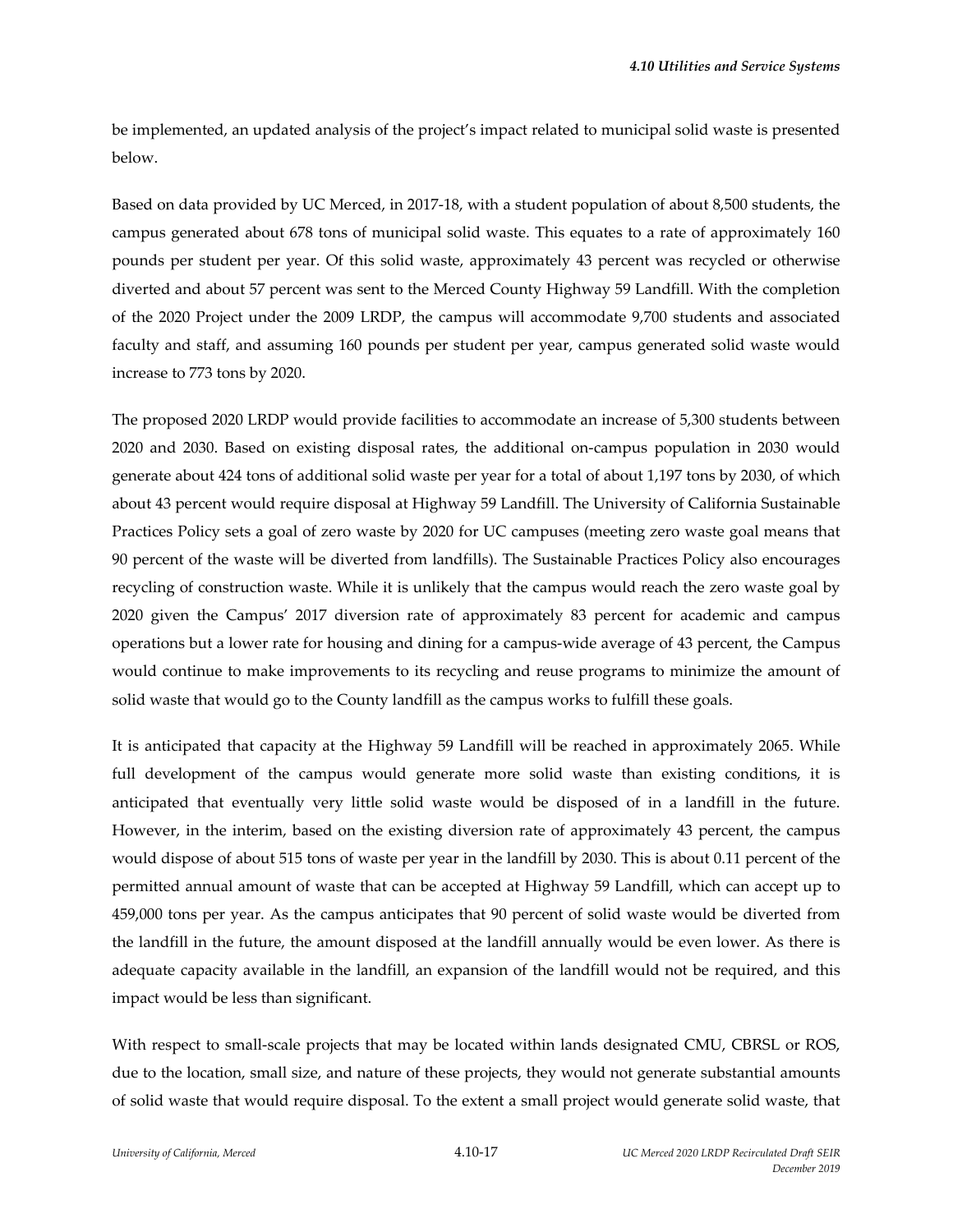increase is accounted for in the analysis above. For the same reasons that are set forth above, the impact of small‐scale projects on solid waste infrastructure would be less than significant.

**Mitigation Measures:** No mitigation is required.

l

# **LRDP Impact UTL‐5: Implementation of the 2020 LRDP would require on‐ and off‐site improvements to electric transmission lines and natural gas pipelines. (***Less than Significant***)**

The 2009 LRDP EIS/EIR analyzed the potential impacts of campus development under the 2009 LRDP on the environment from off‐site improvements to electric transmission lines and natural gas pipelines. The analysis, presented under Impact UTILS‐4 in the 2009 LRDP EIS/EIR, determined that at full development of the campus in 2030, the campus would require about 18 MW of electricity, and the maximum natural gas demand would be about 1,020 therms/hour. Based on these estimated demands, the EIS/EIR noted that off-site improvements including a 15kV transmission line and potentially a new natural gas pipeline would be required. The EIS/EIR included an evaluation of the programmatic impacts of these off-site improvements and determined that the impacts would be reduced to less than significant levels with mitigation.

As noted above, UC Merced is now expected to grow at a slower pace than originally anticipated, such that by 2030, the enrollment level is expected to be 15,000 students, and the faculty and staff projection for 2030 is also substantially lower than previously projected and analyzed in the 2009 LRDP EIS/EIR. Given this change in the proposed project and the conditions in which it would be implemented, an updated analysis of the project's impact related to off‐site electrical and natural gas improvements is presented below. A discussion of the potential impacts associated with the consumption of energy that would result from the implementation of the UC Merced 2020 LRDP project is provided in **Section 4.11, Energy**.

The 2009 LRDP planned for an enrollment of 25,000 students by 2030, and projected that, excluding housing, there would be about 8.9 million square feet of building space on the campus by 2030. The proposed 2020 LRDP plans for a lower enrollment level of 15,000 students by 2030, and excluding housing, the campus is now projected to have about 4.3 million gross square feet of building space by 2030. As a result of the lower amount of building space and population, by 2030, the campus would require 10.3 MW of electricity and the maximum gas demand is projected to be approximately 276 therms/hour.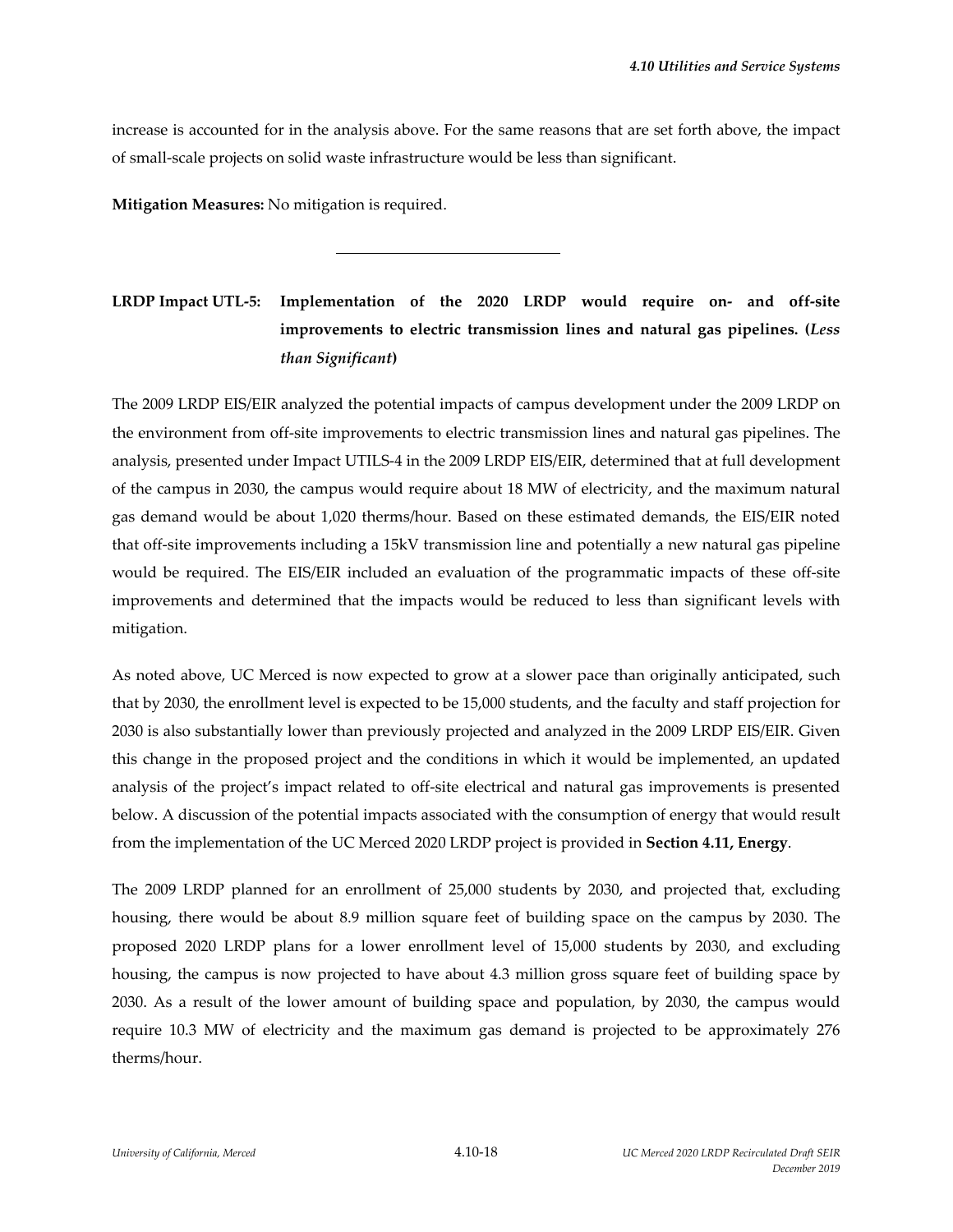The estimated maximum electric demand at full development of the campus is based on an "energy efficient scenario," which requires buildings to exceed the basic requirements of Title 24 Energy Code. Given the importance of energy efficiency to Green Building design, the UC Policy on Sustainable Practices sets a goal for all new building projects, other than acute-care facilities, to outperform the required provisions of Title 24 energy‐efficiency standards by at least 20 percent. At UC Merced, a more ambitious goal of outperforming Title 24 energy efficiency standards by 30 percent has been set. Current campus buildings, which employ an array of design and technological strategies to minimize and manage campus energy consumption, are using approximately 50 percent less energy than Title 24 standards. The design of new buildings would follow appropriate building design requirements, such as passive solar design, and utilize energy-efficient methods and appliances, such as solar hot water systems and lowflow showerheads. In addition, all new buildings would incorporate energy conservation measures.

Electricity is provided to the campus via a connection to the electrical grid. The campus also has a 1.0 MW ground-mounted solar array and has approved the installation of roof-top solar panels on some of the residence halls on the campus to provide 4.2 MW of power. Another expansion of the groundmounted solar array is planned. In compliance with UC Policy on Sustainable Practices, power that will be needed by the campus at buildout will be obtained from a number of renewable and alternative technologies, including wind turbines, fuel cells, and photovoltaic systems. In light of the lower estimated demand for electricity in 2030 and the campus initiatives to obtain electricity from on‐site renewal sources, no off-site improvements such as additional transmission lines would be required. Similarly, no off‐site improvements to provide natural gas to the campus would be required. As a result, there would be no significant environmental effects from the construction of off‐site improvements. The impact related to electricity and natural gas would be less than significant.

With respect to small-scale projects that may be located within lands designated CMU, CBRSL or ROS, due to the location, small size, and nature of these projects, they would not substantially increase the demand for electricity and/or natural gas. To the extent a small project would increase the demand, that increase is accounted for in the analysis above. For the same reasons that are set forth above, the impact of small‐scale projects on energy infrastructure would be less than significant.

**Mitigation Measures:** No mitigation is required.

l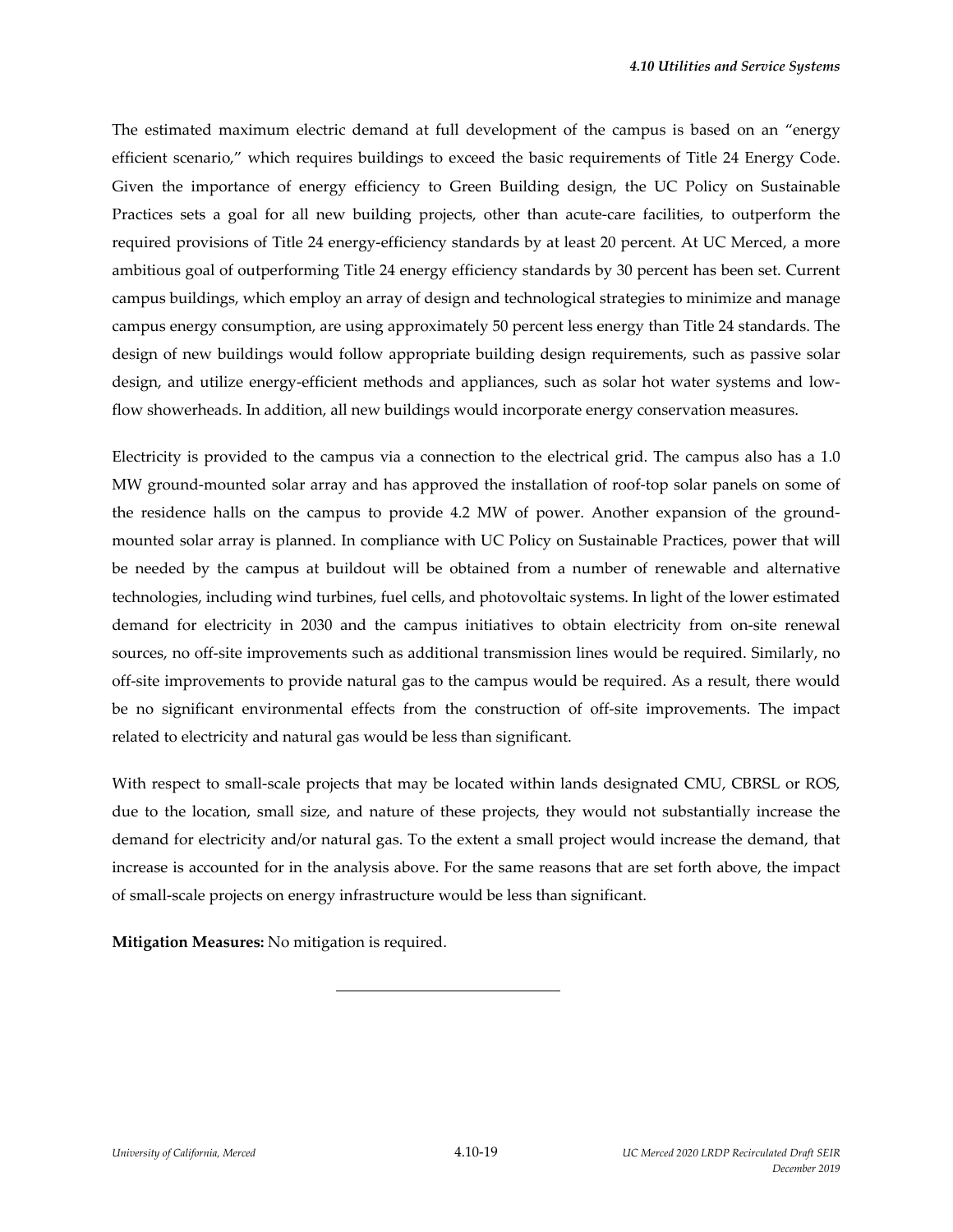# **4.10.6 Cumulative Impacts and Mitigation Measures**

# **Cumulative Impact C‐UTL‐1: Development of the campus under the 2020 LRDP, in conjunction with other past, present, and reasonably foreseeable future development in the project area, would not result in a substantial increase in demand for water that would not be served by existing supplies during normal, dry, and multiple dry years. (***Less than Significant***)**

The study area for potential cumulative impacts related to provision of water is the City of Merced's service area. The development of the campus under the 2020 LRDP would increase the campus's demand for water compared to existing conditions. As discussed above, the total amount of water needed to serve the campus is well within the amount identified for the campus in the City of Merced UWMP and Water Master Plan. Other past, present, and reasonably foreseeable future development in the City would also place a demand on the City's water supply system. The City's UWMP estimates and reports the projected increase in water demand from 2020 through 2035. The estimated demand is based on past, present, and reasonably foreseeable development within the City's water service area, including the demand associated with the campus.

The City pumps groundwater from the Merced Subbasin (Subbasin 5‐22.04), which is located in the San Joaquin Groundwater Basin (Basin Number 5‐22). The entire production of the City's well system is derived from this subbasin, which is the primary groundwater aquifer underlying the City. Groundwater from the subbasin is used by the City (including UC Merced), other water districts and private users.

The groundwater aquifer from which the City obtains its water is not adjudicated, and because of this there are no defined legal pumping rights for the City and there are no legal constraints on groundwater pumping. Therefore, as shown by the data in **Table 4.10‐3, City of Merced Water Supply and Demand in Normal Years, Single Dry Years, and Multiple Dry Years**, the 2015 UWMP concludes that the City of Merced has an adequate groundwater supply to meet water demands, including the Campus's demand, during normal, single‐dry, and multi‐dry years.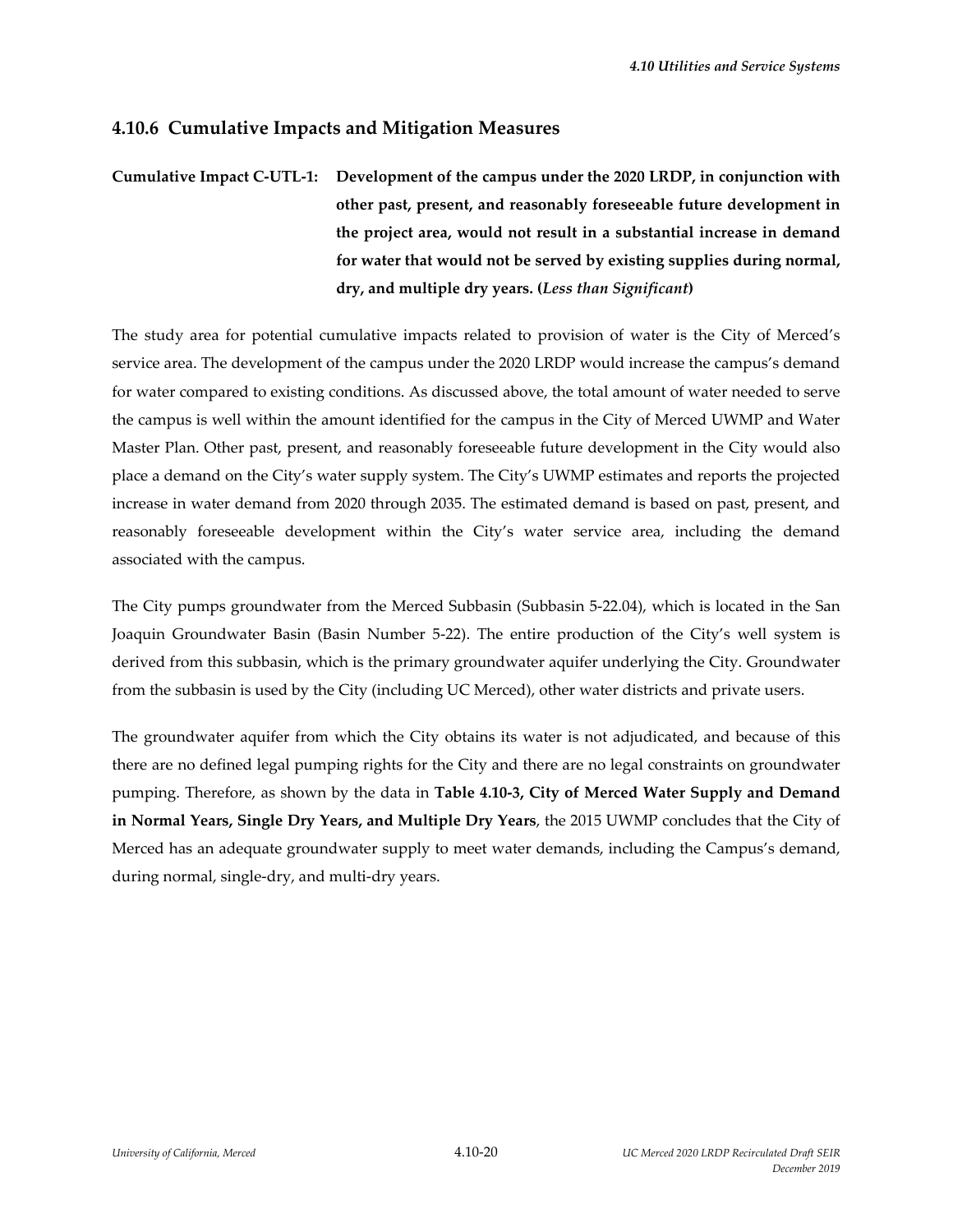|                           | 2020     | 2025         | 2030     | 2035     |  |  |
|---------------------------|----------|--------------|----------|----------|--|--|
| <b>Normal Year</b>        |          |              |          |          |  |  |
| Supply Totals             | 31,260   | 33,287       | 35,875   | 37,829   |  |  |
| Demand Totals             | 31,260   | 33,287       | 35,875   | 37,829   |  |  |
| Difference                | $\Omega$ | $\Omega$     | $\Omega$ | $\Omega$ |  |  |
| Demand Served, %          | 100%     | 100%<br>100% |          | 100%     |  |  |
| <b>Single Dry Year</b>    |          |              |          |          |  |  |
| Supply Totals             | 33,809   | 36,034       | 38,876   | 41,025   |  |  |
| Demand Totals             | 33,809   | 36,034       | 38,876   | 41,025   |  |  |
| Difference                | $\Omega$ | $\theta$     | $\Omega$ | $\Omega$ |  |  |
| Demand Served, %          | 100%     | 100%         | 100%     | 100%     |  |  |
| <b>Multiple Dry Years</b> |          |              |          |          |  |  |
| <b>First Year</b>         |          |              |          |          |  |  |
| Supply Totals             | 33,809   | 36,034       | 38,876   | 41,025   |  |  |
| Demand Totals             | 33,809   | 36,034       | 38,876   | 41,025   |  |  |
| Difference                | $\theta$ | $\theta$     | $\Omega$ | $\Omega$ |  |  |
| Demand Served, %          | 100%     | 100%         | 100%     | 100%     |  |  |
| <b>Second Year</b>        |          |              |          |          |  |  |
| <b>Supply Totals</b>      | 31,260   | 33,287       | 35,875   | 37,829   |  |  |
| Demand Totals             | 31,260   | 33,287       | 35,875   | 37,829   |  |  |
| Difference                | $\theta$ | $\theta$     | $\Omega$ | $\Omega$ |  |  |
| Demand Served, %          | 100%     | 100%         | 100%     | 100%     |  |  |
| <b>Third Year</b>         |          |              |          |          |  |  |
| Supply Totals             | 23,614   | 25,047       | 26,873   | 28,241   |  |  |
| Demand Totals             | 23,614   | 25,047       | 26,873   | 28,241   |  |  |
| Difference                | $\theta$ | $\theta$     | $\Omega$ | $\Omega$ |  |  |
| Demand Served, %          | 100%     | 100%         | 100%     | 100%     |  |  |

## **Table 4.10‐3 City of Merced Water Supply and Demand in Normal Years, Single Dry Years, and Multiple Dry Years, AFY(a)**

*Source: City of Merced 2015 UWMP, Tables 7‐2, 7‐3, 7‐4, and 7‐5.*

However, it is acknowledged that the Cityʹs ability to pump groundwater may be impacted in the future due to the Sustainable Groundwater Management Act (SGMA). In 2014, SGMA was signed into law to provide a framework for management of groundwater supplies by local agencies and restricts state intervention, if required. SGMA provides an opportunity for local agencies overlying the basin to form a Groundwater Sustainability Agency (GSA), which is the primary agency responsible for achieving sustainability. As part of the region's compliance with SGMA, as discussed above, three GSAs have been formed to manage the groundwater basin and a GSP has been completed. According to the GSP, sustainability of the Merced Subbasin will be attained through a combination of groundwater management actions and 12 priority projects to increase recharge and secure other sources of water.

The City recognizes that it will need to diversify its water supply and develop sources of water other than groundwater to sustain its projected population growth. The 2015 UWMP notes that the City plans to exchange recycled water for untreated surface water from MID, beginning in 2020. The City's WWTF is capable of producing 12 mgd of tertiary filtered wastewater, which may be used for a variety of non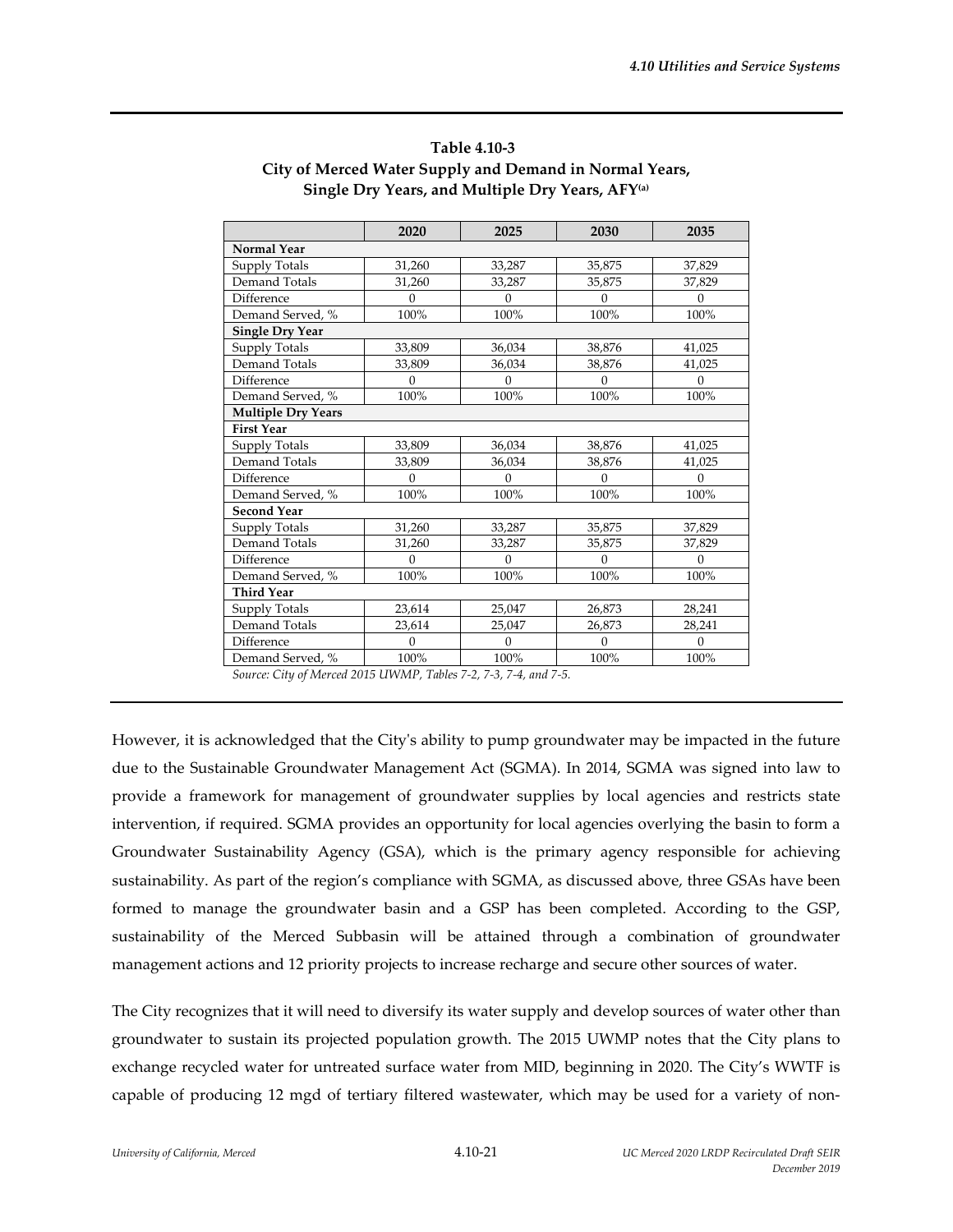potable uses. The City currently does not have the infrastructure to distribute the recycled water produced at the WWTF throughout the City. The City would provide recycled water to MID for use primarily by agricultural users. The City would take untreated surface water from MID and use it to irrigate a number of landscaped areas within the City. This exchange would offset the need to construct 12 miles of recycled water pipeline and pump stations from the City's wastewater treatment facility (WWTF). The City's 2014 Water Master Plan also includes a preferred alternative to increase supply that involves the construction of a 10 million gallon per day Surface Water Treatment Plant (SWTP) by 2030 that will receive untreated surface water from MID. The City expects to receive an average of 4,000 AFY from MID. The City's 2015 and future water supplies are presented in **Table 4.10‐4, City of Merced Existing and Projected Normal Year Water Supplies,** below**.**

| <b>Supply Source</b>                                    | 2015   | 2020   | 2025   | 2030   | 2035   |
|---------------------------------------------------------|--------|--------|--------|--------|--------|
| Groundwater                                             |        | 25,486 | 27,408 | 25,901 | 27,807 |
| Exchanges                                               |        |        | 58     | 105    | 153    |
| Transfers                                               |        |        |        | 4,000  | 4,000  |
| Recycled Water                                          | 4,886  | 5,774  | 5,821  | 5,869  | 5,869  |
| Total                                                   | 22.741 | 31.260 | 33.287 | 35,875 | 37,829 |
| Source: City of Merced 2015 UWMP, Tables 6-11 and 6-12. |        |        |        |        |        |

**Table 4.10‐4 City of Merced Existing and Projected Normal Year Water Supplies, AFY**

There would be a potential for environmental impacts to result from the implementation of these future water supply options. However, there is not sufficient detail available at this time to evaluate the impacts of these options, and any evaluation would involve speculation. Therefore, this SEIR does not attempt to analyze the impacts.

In summary, based on the 2015 UWMP which states that there is adequate groundwater to serve the University's projected demand under normal, single‐dry, and multiple dry year conditions, this SEIR concludes that cumulative development would not result in the need for new or expanded water supply entitlements, and the cumulative impact would be less than significant.,

**Mitigation Measures:** No mitigation is required.

l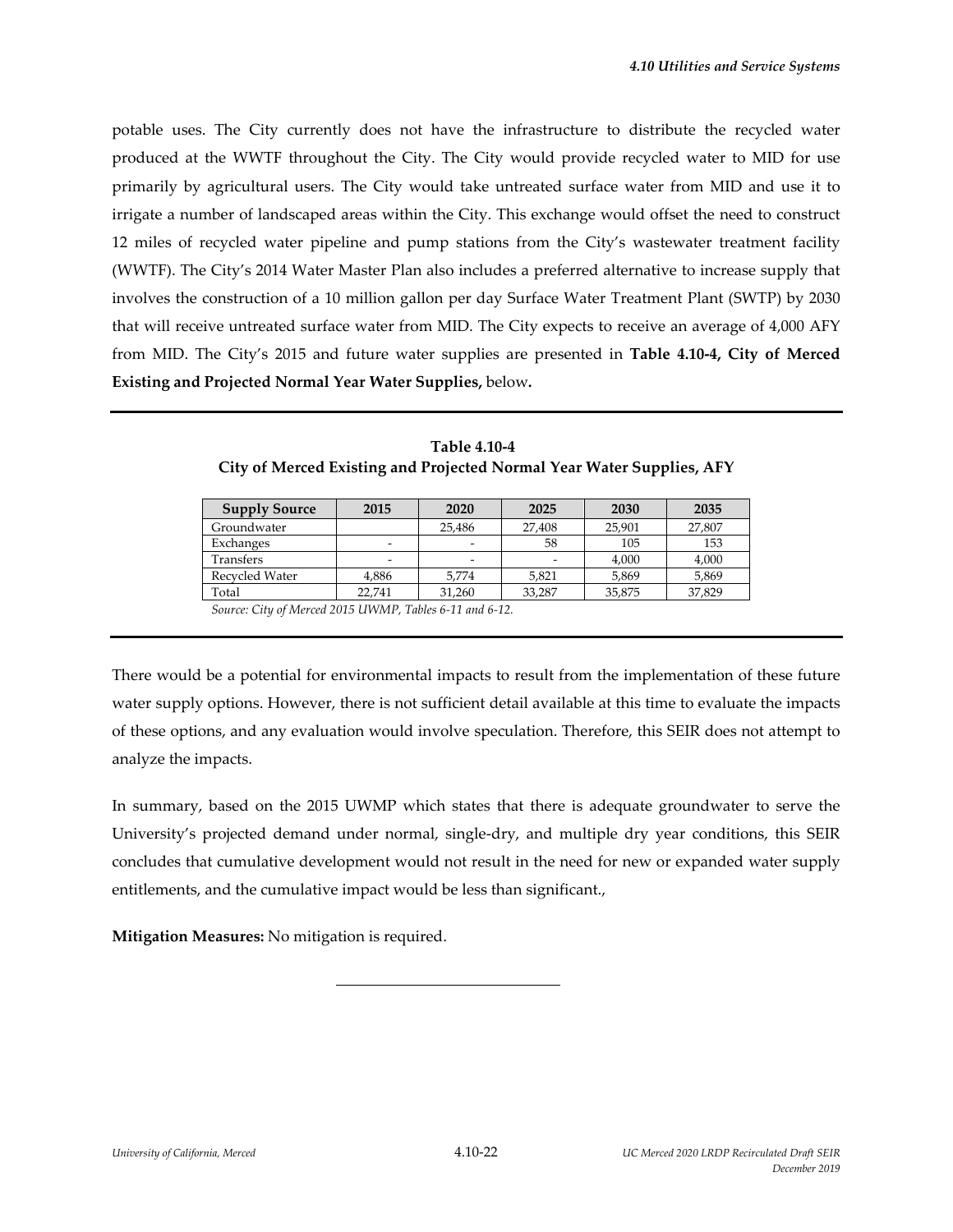# **Cumulative Impact C‐UTL‐2: Development of the campus under the 2020 LRDP, in conjunction with other past, present, and reasonably foreseeable future development in the project area, would not result in a significant cumulative impact on wastewater collection and treatment facilities, such that construction of new or expanded facilities would be required. (***Less than Significant***)**

The study area for potential cumulative impacts related to the treatment of wastewater is the City of Merced's service area. As discussed above, the City's WWTP currently has the capacity to treat up to 12 mgd of wastewater and the City has approved the expansion of the capacity of its WWTP to 20 mgd. As noted earlier in this section, according to the City's 2006 WWTP EIR, the WWTP expansion would accommodate wastewater flows from the approved 1997 Specific Urban Development Plan (SUDP) that would generate approximately 17.1 mgd of wastewater, in addition to 2.25 mgd of wastewater flows expected from the full development of the campus based on the University's 2002 estimate of wastewater that would be generated by the campus. As noted under LRDP Impact UTL‐2, the wastewater flows from the campus would be about 0.27 mgd in 2030, which is substantially lower than the number used by the City in its plan for the WWTP. The expanded WWTP would be able to serve a population of approximately 174,000 (City of Merced 2011). As a result, with the expansion of the WWTP, there would be enough wastewater treatment capacity to serve growth on the campus (which is less than previously projected for 2030) as well as other past, present, and reasonably foreseeable future development within the City's service area. Therefore, cumulative development within the WWTP's service area would not result in a determination by the wastewater treatment provider that it has inadequate capacity to serve future development in addition to its existing commitments, and the cumulative impact would be less than significant.

As discussed above, implementation of the 2020 LRDP could require the construction of off‐site sewer mains. Other development within the City's service area would also require installation of new sewer mains. As new and/or expanded sewer line would be located within street rights‐of‐way, environmental impacts from these improvements are expected to be minimal and less than significant.

**Mitigation Measures:** No mitigation is required.

l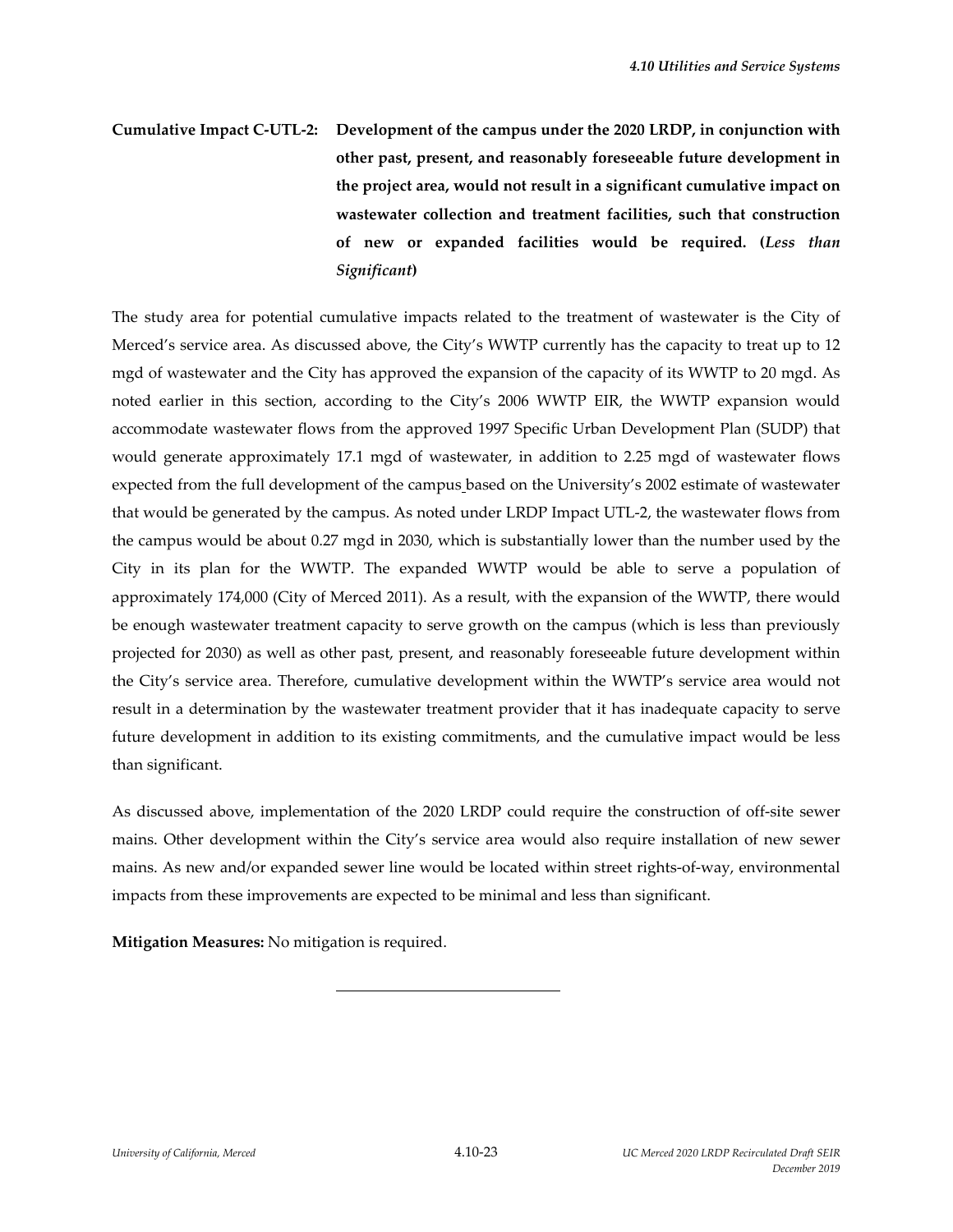# **Cumulative Impact C‐UTL‐3: Development of the campus under the 2020 LRDP, in conjunction with other past, present, and reasonably foreseeable future development in the project area, would not result in a significant cumulative impact on the regional landfill capacity. (***Less than Significant***)**

The study area for a potential cumulative impact related to solid waste is the service area of the Highway 59 Landfill, which is eastern Merced County. Implementation of the 2020 LRDP along with other development in eastern Merced County would increase the total amount of municipal solid waste that would require disposal at the Highway 59 Landfill. As discussed above, Highway 59 Landfill has a remaining capacity of 22.6 million cubic yards, and it is estimated that capacity will be reached in approximately 2065. In addition, an expansion of the landfill is planned, which would add approximately 6,857,000 cubic yards capacity and extend the life of the landfill by about 15 years. In 2016, the Merced County Regional Waste Management Authority certified an EIR (SCH No. 2014061081) for the expansion of the Highway 59 Landfill.

While full development of the campus would generate more solid waste than existing conditions, it is anticipated that UC Merced will attain its zero‐waste goal and eventually very little solid waste would be disposed of in a landfill. In the event that UC Merced does not meet its zero‐waste goal, based on the existing diversion rate of 43 percent, UC Merced would dispose of about 500 tons of waste in the landfill at buildout. Given the relatively small amount of municipal solid waste that would be generated by the proposed project and the large amount of remaining capacity in the landfill, it is anticipated that Highway 59 Landfill would be able to accommodate the solid waste disposal needs of eastern Merced County through 2065. Therefore, cumulative development, including the proposed project, would result in a less than significant cumulative impact on the regional landfill capacity.

**Mitigation Measures:** No mitigation is required.

l

**Cumulative Impact C‐UTL‐4: Development of the campus under the 2020 LRDP, in conjunction with other past, present, and reasonably foreseeable future development in the project area, would not result in a significant cumulative impact related to construction of new or expanded electrical and natural gas facilities. (***Less than Significant)*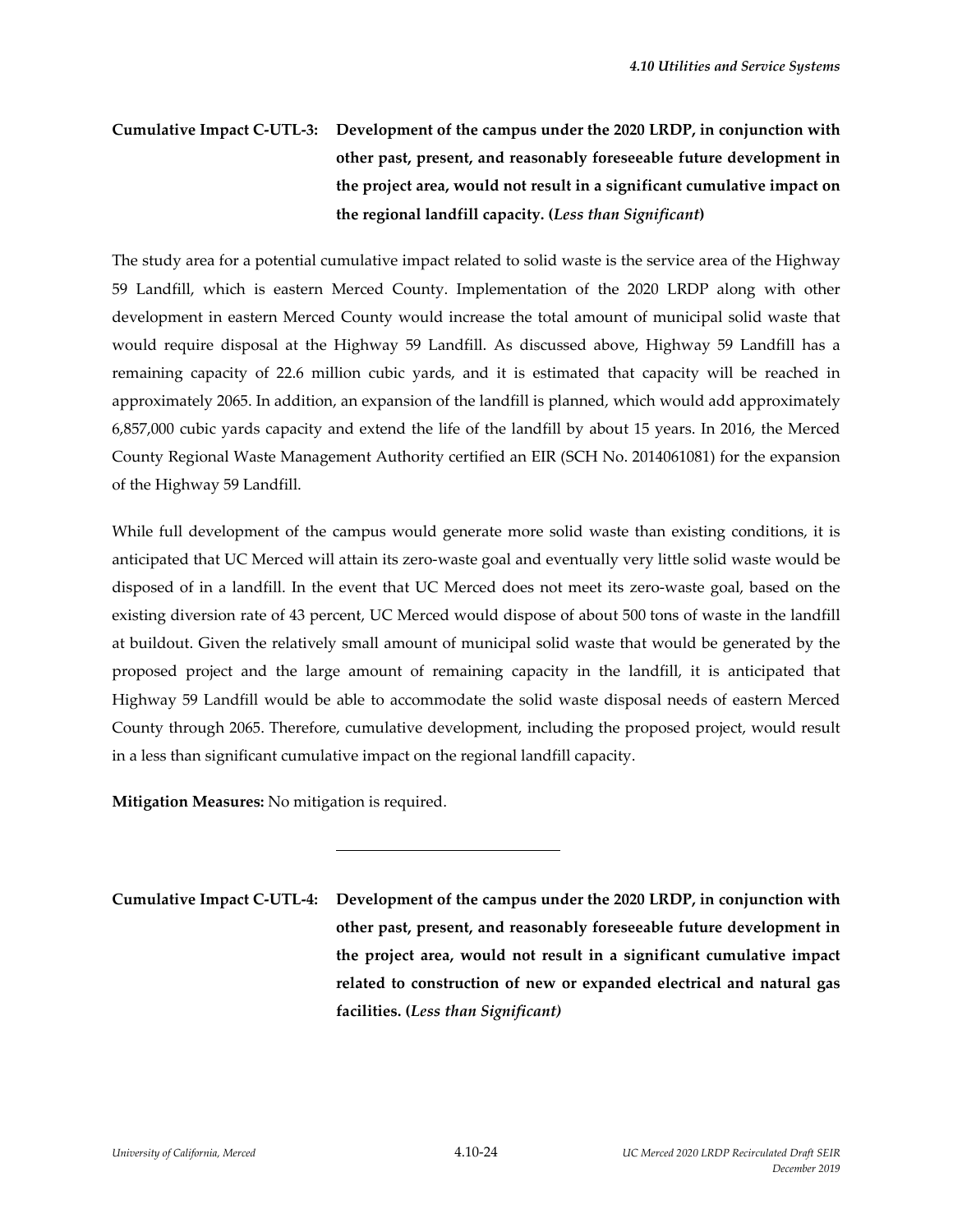The study area for a potential cumulative impact related to provision of electrical and natural gas service is eastern Merced County. As discussed above, the campus is a part of the California Independent System Operator's Fresno local area. PG&E provides electricity to the City of Merced and to the campus. There are three PG&E transmission lines near the campus site: the 230‐kilovolt (kV) Belotta‐Herndon line that originates at the Wilson Substation south of Childs Avenue and terminates north of Bellevue and west of Highway 59; the 115‐kV Wilson‐Atwater line; and the 70‐kV Merced‐Merced Falls line.

PG&E currently supplies Merced County, including the existing UC Merced campus, with natural gas. The main pipeline serving the City of Merced is an 8-inch-diameter transmission pipeline that parallels Highway 99 through Merced. The campus is connected to the regional natural gas distribution system via a pipeline aligned along Lake Road. Additional distribution lines and hookups are generally constructed on an as‐needed basis.

As discussed above, UC Merced plans to minimize energy use, increase on-site generation of renewable energy, and minimize its dependence on the grid. Campus development under the 2020 LRDP would not require construction of new transmission lines or natural gas pipeline and would not contribute to any environmental impacts from the construction of such facilities.

With respect to environmental impacts from the off-site generation of electricity that would be used by the campus and other new development in eastern Merced County, there is no evidence that the demand would result in the construction of new electric and/or natural gas generating facility, such as a power plant. Because electricity and natural gas can be transmitted for long distances, these can be obtained from a wide range of sources, both in and out of California. As a result of this characteristic, it would be speculative to assume cumulative development would generate the need for a new electric generating facility, or where new facilities would be located, or to evaluate environmental impacts resulting from the construction and operation of new facilities in California. In addition, before new power plants are approved in California, an environmental document would be prepared that analyzes and discloses environmental impacts from the construction and operation of any new power plants and imposes mitigation measures as conditions of project approval to address significant impacts. Therefore, the cumulative impact on electricity generating facilities would be less than significant and is not considered further in this SEIR.

**Mitigation Measures:** No mitigation is required.

l